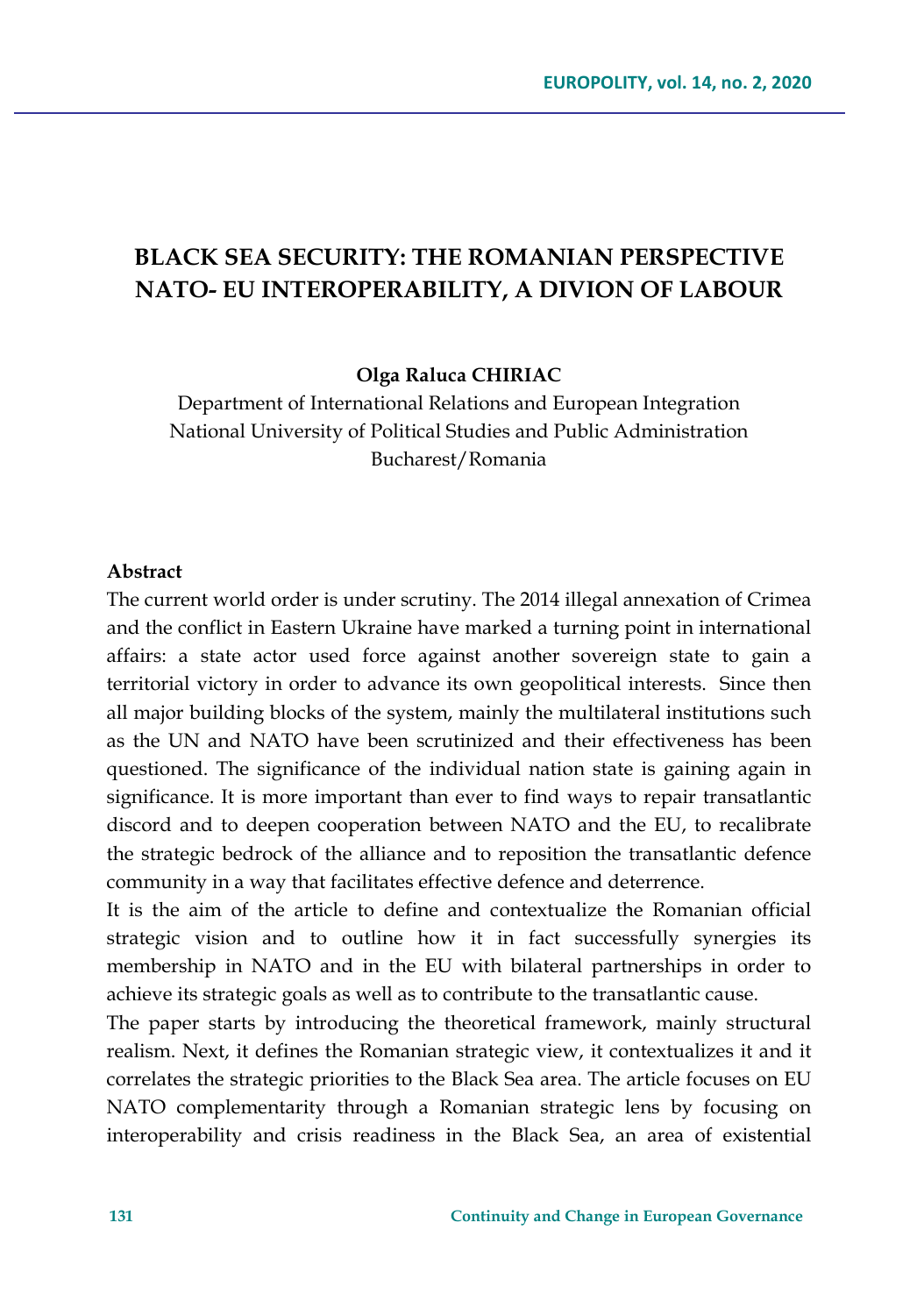significance to the Romanian national interest. Finally, the conclusions underscore how the Romanian strategic paradigm creates an auspicious medium in order for NATO - EU complementarity and deeper cooperation to occur.

**Keywords:** Black Sea Security; Interoperability; NATO; PeSCo; Romania.

### **1. INTRODUCTION**

2020 is shaping to be a year which the international community could not rally have planned for. In 2014, the illegal annexation of the Crimean peninsula by the Russian Federation signaled a new phase in the global system, but not many anticipated that a global health crisis will happen and place a magnifying glass on all vulnerabilities of each state individually as well as of the international system as a whole. In this system, regional actors gain in importance, regional powers become more capable of driving change with global implications. The institutions of the world order exist, they function and they will most likely not go anywhere in the short to medium term, but some have their relevance questioned, some are still working on redefining their raison d'être, others are under attack by divisive forces such as populism. The article is looking to take an in depth look at the relation between two such institutions, mainly NATO and the European Union, and is setting to do this through the lens of one state, the Republic of Romania.

In 1957, Belgium, France, Italy, Luxembourg, the Netherlands, and West Germany signed the Treaty of Rome, the "Treaty on the Functioning of the European Union" which marked the creation of the European Economic Community (EEC). The same treaty established the European Commission. The foundations of the European Union were laid in Rome. The Maastricht Treaty of 1992 removed the word "economic" from the Treaty of Rome's official title and the Treaty of Lisbon in 2009 renamed it the "Treaty on the Functioning of the European Union". The removal was not a simple name change it transcended into the essence of the EU: now a complex project meant to consolidate the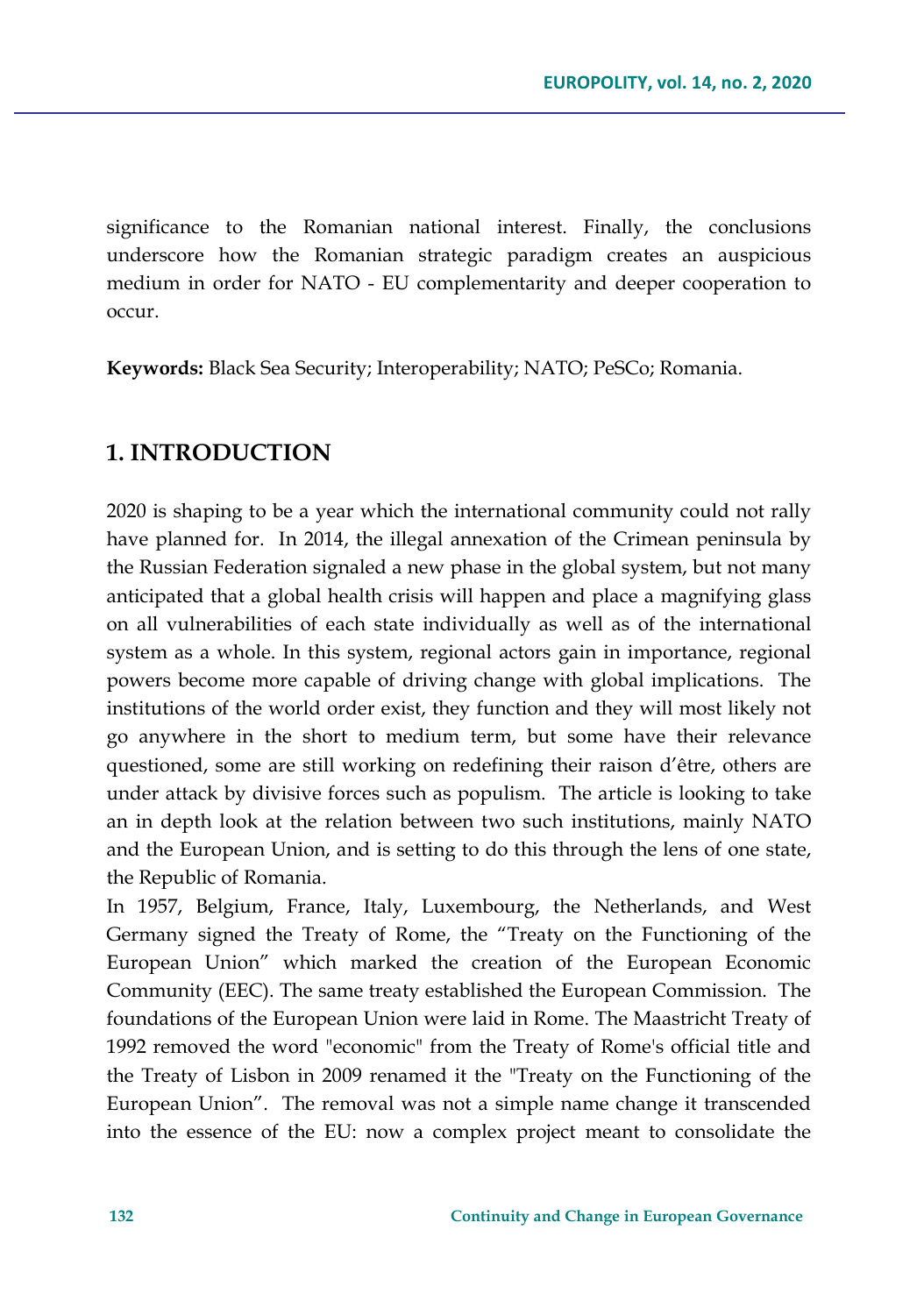member states into an economic as well as political power. The end of the Cold War enabled the countries that were part of the Eastern Block to join the EU one by one and, finally, Brexit brought the withdrawal of the United Kingdom from union. The EU today: twenty-seven countries, all under the EU flag, looking for deeper multilevel integration. The EU is also in search of its identity as a credible security provider for its own members as well as a solid security and defence player in the international system. After many geopolitical shifts and political events, most notably the previously mentioned annexation of Crimea by the Russian Federation in 2014, these 27 members find themselves confronted with divergent visions in several key domains.

One of the EU tools in addressing the security and defence debate is PeSCo: the Permanent Structured Cooperation framework, a structure that permits willing participating member states deeper cooperation in the sector. European defence cooperation once again at the top of the agenda in Brussels, deliverables however are in the hands of members states. Viewed as mainly a Franco-German led initiative in the beginning stages, it morphed into a realistic opportunity for all participants to leverage EU membership in the context of defence. The EU is in search of a "phased approach toward capability and operational commitments as a way to increase Europe's general defense effort." (Billon-Galland 2017, 1). One of the challenges in reaching a consensus, in any area as a matter of fact, is the diverse make up of the members states: the different strategic cultures, varying political and societal attitudes, historical experiences and economic status. Each country has its own security policy, national interests, economic agenda. Yes, some states are closer to each other than others geopolitically or culturally, and some assume a more senior, leadership role, but at the end of the day, the perspective of each should be analysed and understood, otherwise the final goal of a cohesive defence community acting as one in the interest of the greater good would essentially be most difficult to reach, if not impossible.

Romania's road to EU membership was by no means easy, nor was it short, but after decades of communism and a period of transition in the 90s, after economic, political and military reforms, Romania finally became a member state in 2007.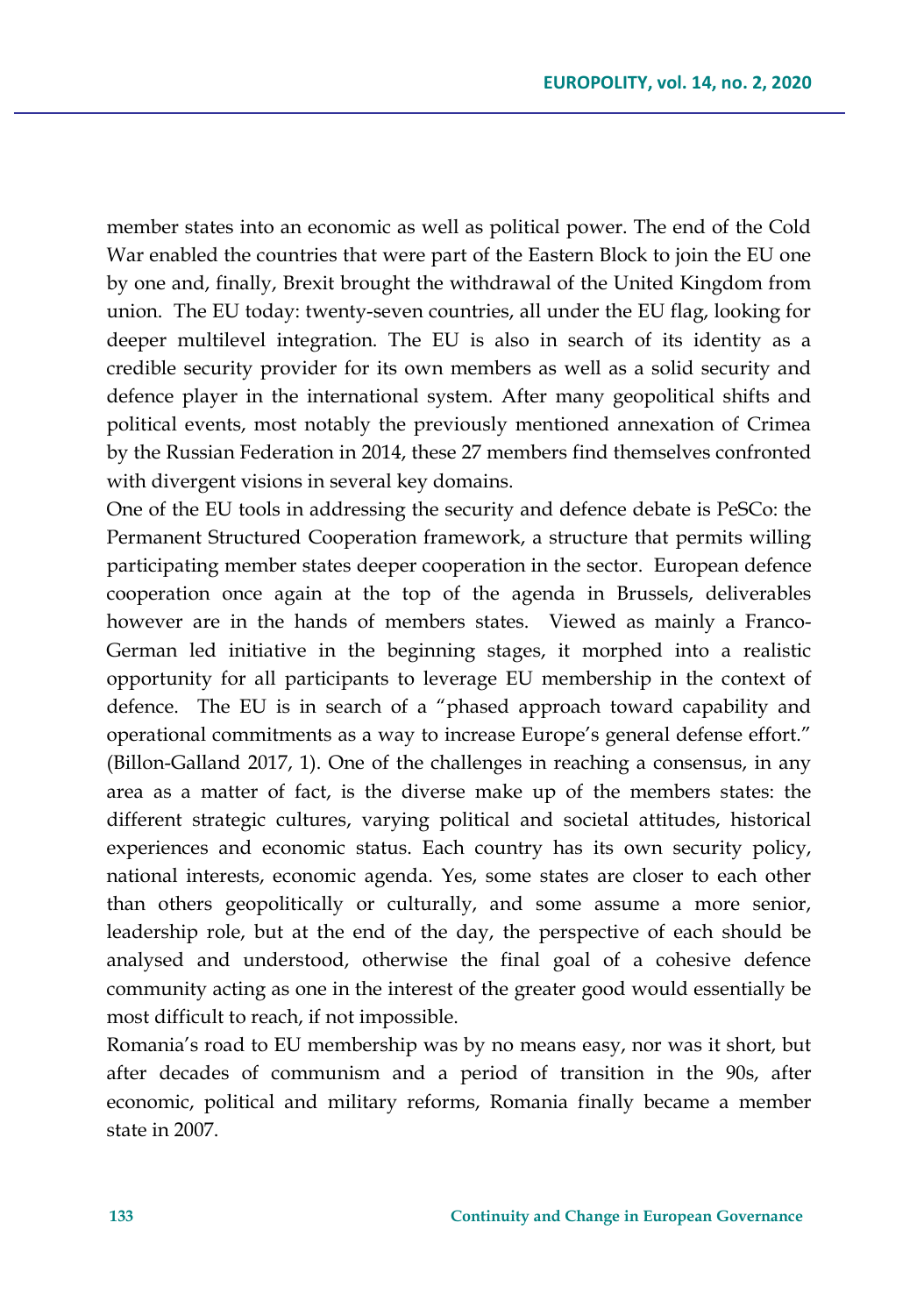It is the hypothesis of the paper that the Romanian strategic approach in general and in the Black Sea in particular is an example of how the NATO-EU security and defence relationship is complementary with no divergent elements. The paper focuses on the interrelationship between NATO and the EU in the PeSCo framework as the Romanians have seen fit to integrate them into their defence architecture.

The research questions will analyse what the Romanian Security approach actually looks like, what pillars it is built on, how these pillars interplay with each other in Romanian strategic planning. The basis of the analysis is the Romanian-NATO-EU/PeSCo triad with a particular emphasis on the Black Sea due to the important role the Black Sea area plays in Romanian security concept and in the Romanian strategic approach. Finally, the article will underline the most significant assertion that Romania views the NATO-EU relationship as division of labour, not competing, with the aim of optimizing defence capabilities, security planning and strategic posture.

"An Inquiry into the Nature and Causes of the Wealth of Nations" by Adam Smith starts with a simple sentence which essentially synthesizes the entire premise of the present article, mainly that NATO and the EU in the PeSCo framework can through division of labour strengthen each other and their member states: "The greatest improvement in the productive powers of labour, and the greater part of the skill, dexterity, and judgment with which it is anywhere directed, or applied, seem to have been the effects of the division of labour" (Adam Smith 2007, G.ed.14)

## **2. A FRAMEWORK FOR ANALYSIS**

The paper approaches the discussion form a neorealist standpoint. The current global events could constitute a structural shift in the alignment the international system has grown into post WW II, the global pandemic forced the world to take drastic measures in a very short amount of time and this, among other things, put a magnifying lens on the weaknesses that were already eroding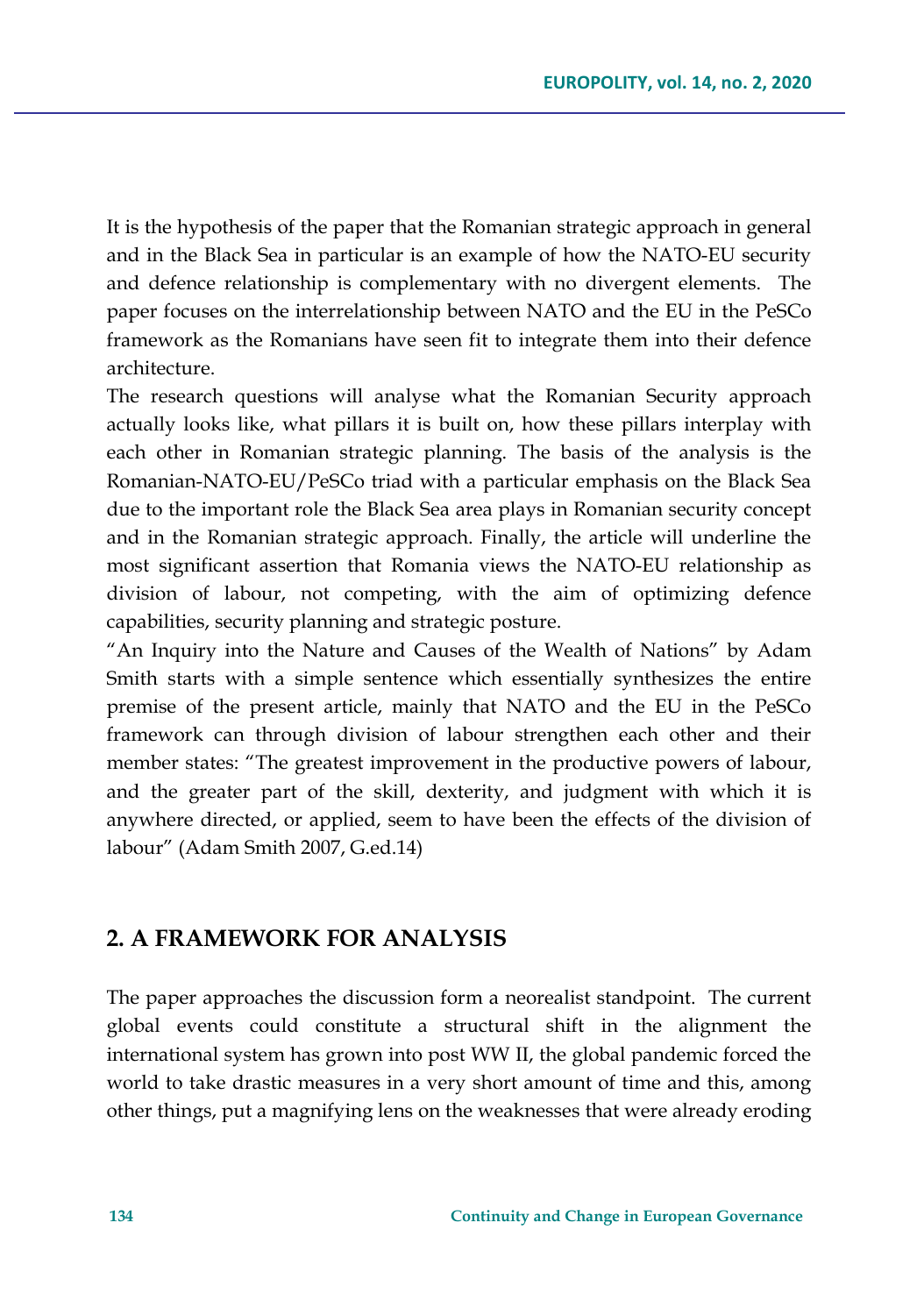the status quo: the United States, the worlds still leading power confronted with internal divisions and a polarized political system, Europe fragmented by both Brexit and populism, a European Union in search of political leadership, tense, sometimes antagonistic Euro-Atlantic relations, exacerbated during the current presidency, an expansive China who's economy on the other hand depends heavenly on exports to the United States and the European Union, a militarily revisionist Russia held back by its energy dependent economy. By no means does this translate into the certainty that the current health crisis will decide the way things will be going forward, it only signals the necessity to reevaluate what so many call great power competition, to take a thorough look at allies and partners, maybe more than at competitors, to recalibrate priorities and goals. In pure neorealist stance, great power competition will become more intense, consequently corroding multilateralism and most likely leaving way for unilateralism.

The fundamental belief of neorealism is that power is the driving force in international relations. Leading structural realist John Mearsheimer synthesizes best the structural realist world view in which: "power is the currency of international politics. Great powers, the main actors in the realists' account, pay careful attention to how much economic and military power they have relative to each other" (Mearsheimer 2007, 72). Power in the current analysis refers to a state's capacity to produce the intended results in its pursuit of national interest. Great power competition is important because it affects all states in the system, including those who do not have enough economic or military clout to influence decisions globally. This is also the case of Romania. With a population of little over 19 million people and a Gross Domestic Product of 249.2 million USD in 2019 (World Bank 2020) Romania is a small power.

Romania is a participant in the current international world order and an active adherent to the multilateral institutions of the system. In the current global institutional governance setting Romania is a member of the North Atlantic Treaty Organization (NATO) since March 2004, of the European Union (EU) since January 2007, it joined the International Monetary Fund (IMF) and the World Bank in 1972, and is a founding member of the World Trade Organization (WTO). Finally: "Although Romania's desire to become part of the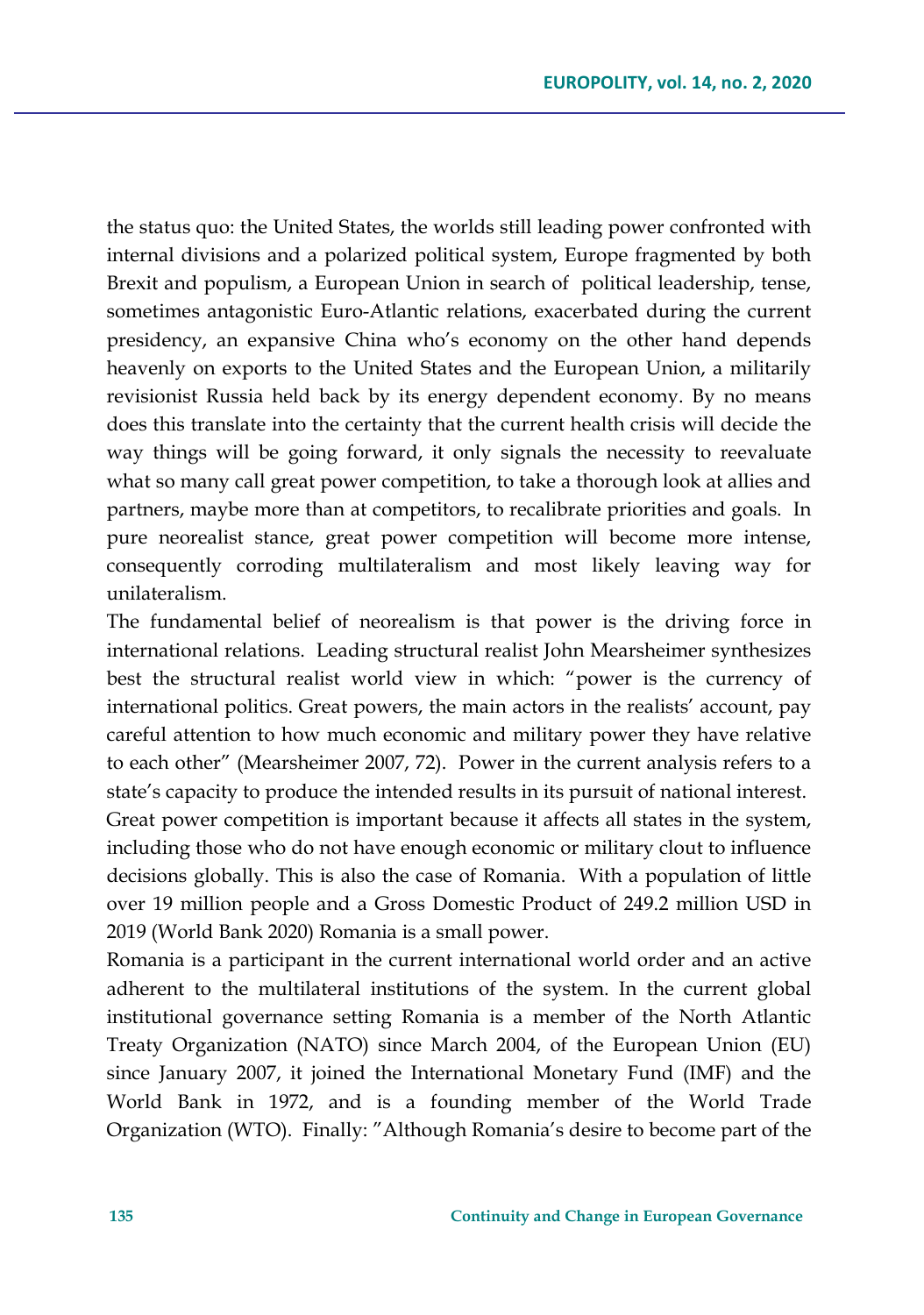United Nations was formally stated back in 1946, our country's accession was blocked until 1955" (Romanian Ministry of Foreign Affairs 2020). Romania is a willing participant in the current global system of governance.

Structural realists believe that the international system is anarchical and that it is this anarchic structure that determines state behavior (Mearsheimer 2007). The essence of the anarchical system is twofold: first, there is no central authority governing the system and second, there is no world police force. What this means is that there is no central government tasked with providing laws, rules, norms and protection for the states, nor is there a world police to enforce these laws, rules and norms. The anarchical structure of the international system has direct consequences: states will be first and foremost focused on their survival. This will be the main driver behind state behavior. Cooperation is not completely discounted in this approach to international affairs, however, trust in the intentions of other states or, as a matter of fact, trust in any other stakeholder, is quite challenging and therefore cooperation potential is limited.

Structural realists focus on a state's capabilities, both military and economic. The present analysis will, from this perspective, go on the assumption that all states in the system have some sort of offensive capability because each state "has the power to inflict some harm on its neighbor" (Mearsheimer 2007) and that all states act as rational actors. It has not been more evident than in the way states have first reacted to the global health crisis that indeed the main driver in state behavior remains self-preservation and capability dominance. Rationality in state behavior means states function with the constant awareness of their external environment and that a significant amount of resources is employed in order to establish successful ways to survive it. The current pandemic is for instance a stressor that is putting tension on the structure of the international system, because each state is feeling threatened and is doing everything it deems necessary to survive. States can be democracies or authoritarian states, therefore the measures they take to survive the global health crisis or any other crisis differ, however, they all have the same goal: survival. The end is the same, the means differ. It remains to be seen whether the current situation will strengthen or weaken this realist tenant. Driven by the individual need to intervene and survive, to self-help, it will probably strengthen it.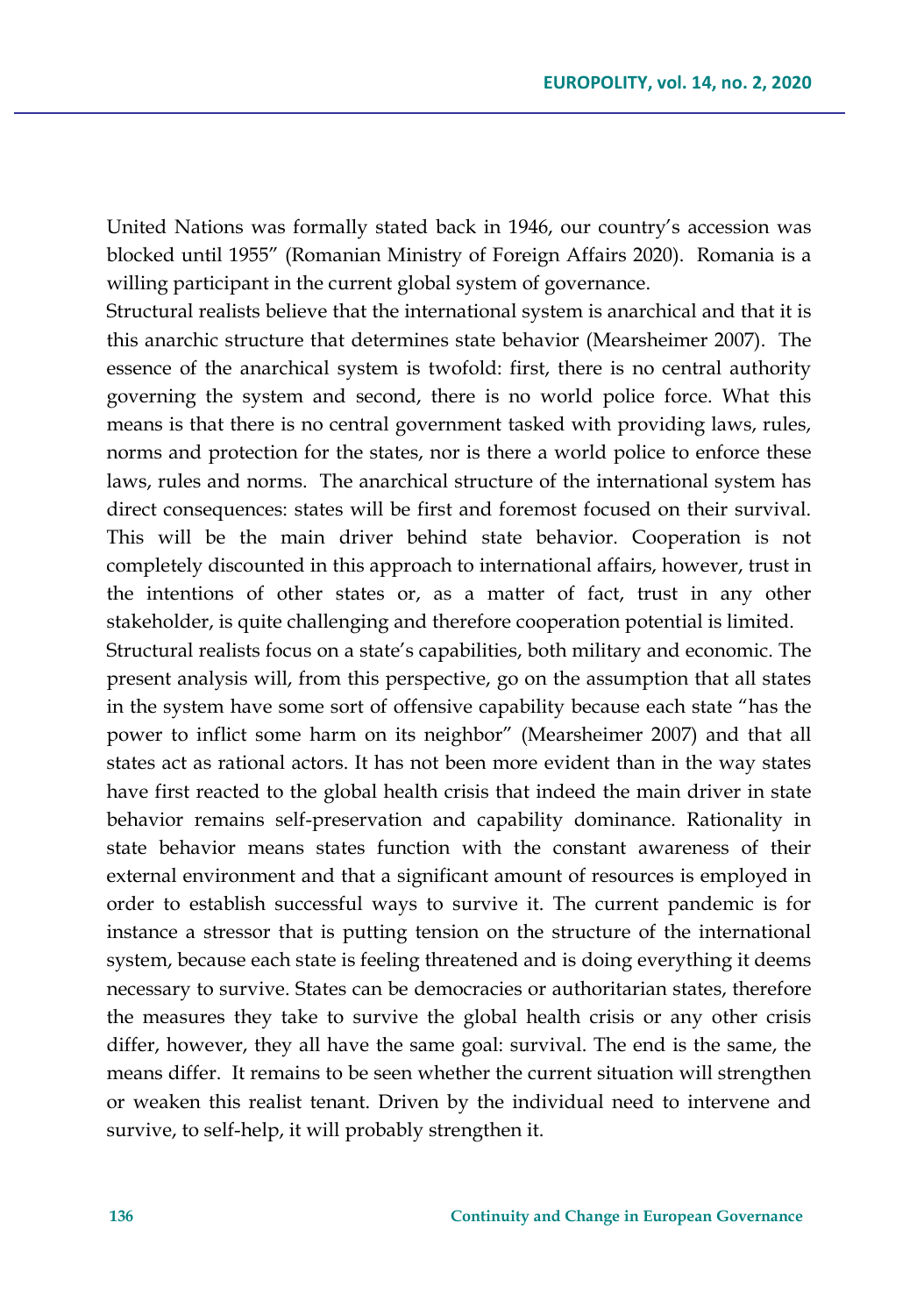After establishing that the unit of analysis is the nation state, such as Romania and that states function in an anarchical international system, it is important to establish how states achieve their ultimate goal: survival, pursuit of national interest. The answer is grand strategy.

Grand strategy may be defined as the blueprint employed "to secure and advance a nation's long-term, enduring, core interests over time" (Joint Doctrine Note 1-18 2018, vi). Grand Strategy synergies the military political, economic, diplomatic means available to the state to achieve the desired ends, defend the national interest.

The current analysis is focused on the Romanian perspective and grand strategy: Romania in the global spectrum, Romania the European actor and Romania the regional actor in the Black Sea area. In keeping with the scope of the paper, this perspective will be analysed from the defence and security angle. What the paper is not looking to do is to evaluate the overall developments of grand strategy and power politics. The focus is Romania and Romania is pursuing its national interest rationally in the anarchic international system, it adheres to the institutional framework already established and accepted by the international community and she is doing it by pursuing its grand strategy. Within this strategic view, the defence strategy, bedrock of its grand strategy, is built upon what is perceived as threats. The main vector of Romanian national defence strategy is what Romanian leadership perceives as a threat to its national interest. This in turn leads to planning and building a strategy for the security and defence policy, and, finally, this materializes in how military capabilities are procured, deployed, leveraged.

The current literature on grand strategy and security strategy is very US centric (Acheson 1987; Art 2009; Kennedy 1989; Kissinger 1994; Mead 2007). US centric in a sense that it focuses on American Grand Strategy and that it also focuses on the states that the Americans consider competitors: Russia (Gibbs 1987; Luttwak 1983), China (Goldstein 2001; Johnston 1995; Luttwak 2012). Notably missing from the literature review is the European Union and that is because the EU is in fact a system of governance, a union of states, not a government on its own. The discussion around the EU Security and Defence Strategy is in fact built around this difference and it will probably remain so for the medium to long term.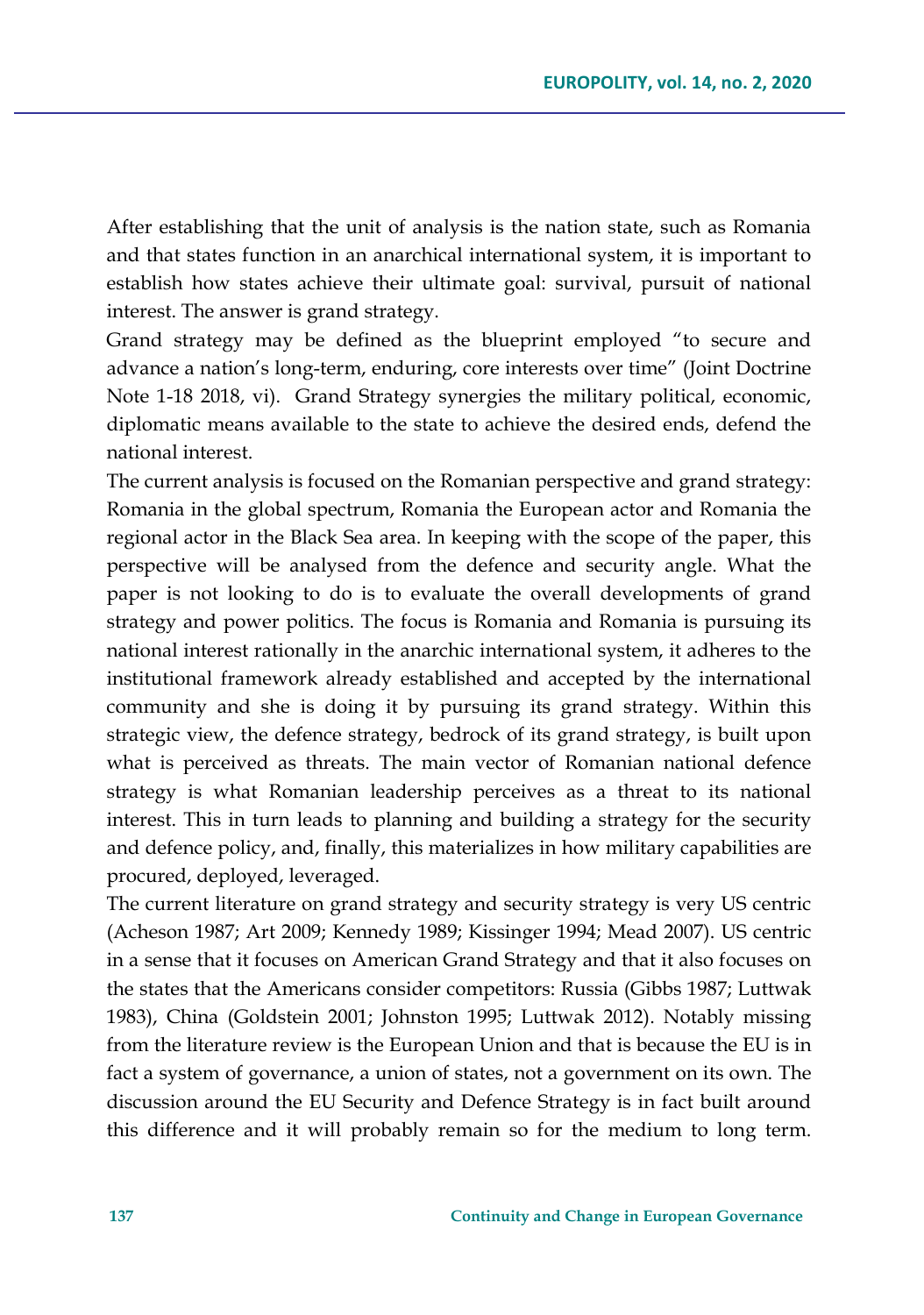Whether the EU will eventually succeed in its pursuit of a grand strategy and be able to engage in the international system as a standalone, cohesive security actor on the world stage is not clear yet. The expectation for this is documented in the Lisbon Treaty (Art 2 TEU), however, the attainability of the end goals weighs heavily on each member state individually, on the Brussels bureaucracy, as well as on the evolution of the international structure globally. The Lisbon Treaty set the goal, the ultimate end, the means and the process remain fluid, meaning that the EU is in the process of building a process and procuring the means.

The methodology employed in order to conduct this multilevel, multidimensional evaluation will be based on official document review and discourse analysis. Document analysis was the first source of primary data pertinent to the research objective in the form of official security and defence documents, state reports, military and diplomatic reports. In addition to document analysis, a key source for data collection were speeches, interviews and official declarations of Romanian officials.

The present study intends to contribute to the literature on Romanian strategic view as a whole and to the conceptualizing of Romania as key security player in the Black Sea area, the southern half of the Eastern Flank of NATO. Furthermore, the article outlines a key aspect of Romanian defence: a policy which manages to successfully leverage NATO and EU membership, outlining that militarily and strategically, interoperability, troop mobility, educational interoperability are not only not jeopardizing NATO but absolutely necessary in order to facilitate an effective response to a continuously changing, complex and complicated contemporarily strategic environment.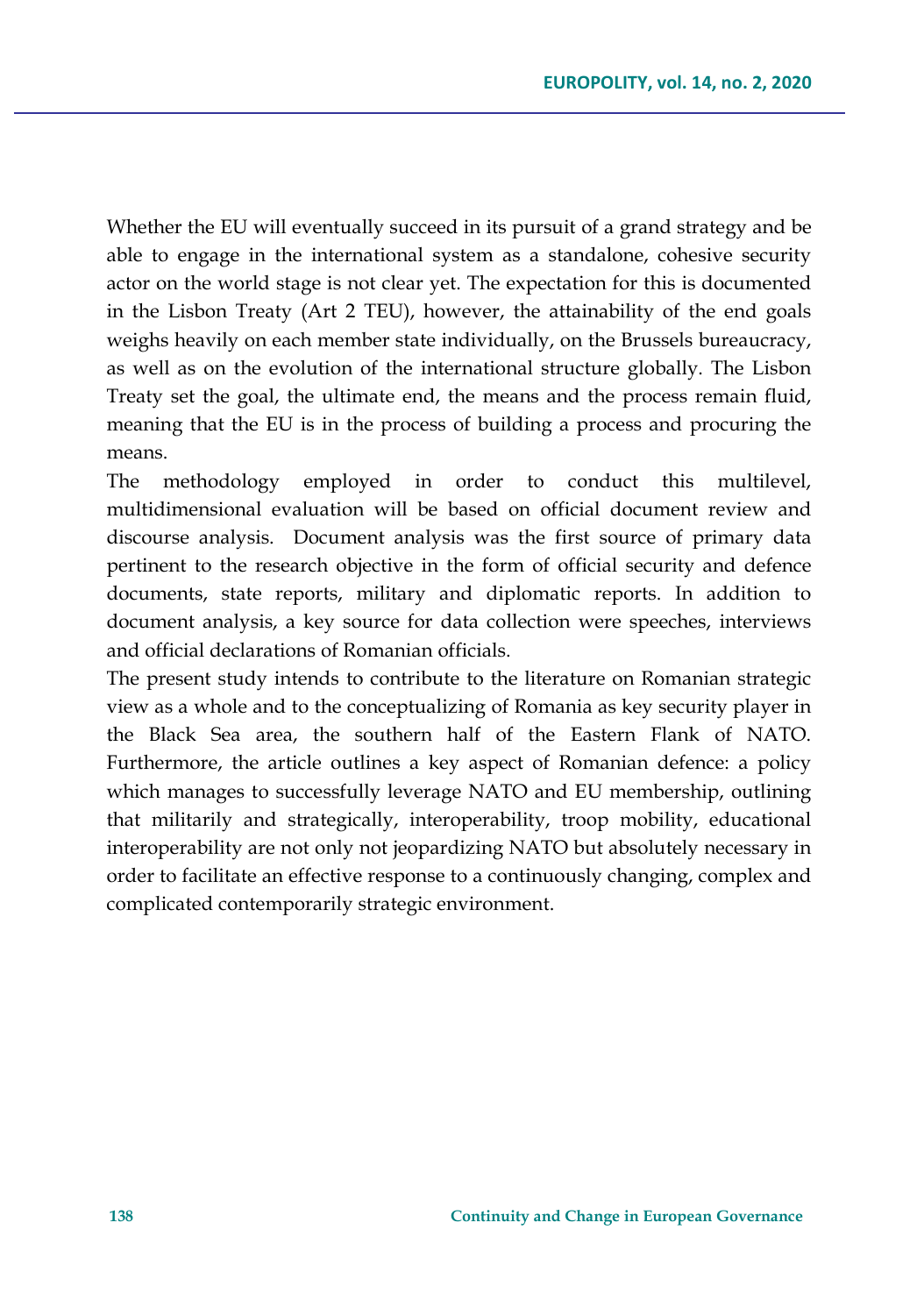## **3. CONTEXTUALIZING ROMANIAN SECURITY& DEFENCE POLICY**

3.1 Romanian Strategic Concept, Security Architecture, Defence Structure

It is important to start by first defining how Romania constructed its security architecture as well as by placing the Romanian security concept in the global and regional context.

Ever sine 1989, during the post-communist period, regardless of who was sitting in Cotroceni Palace or who was the majority party in the Romanian Parliament, the country has remained consistent in one area of statehood: defence. The foundation of the Romanian Security Structure is built on three pillars: the strategic partnership with the United States, the North Atlantic Treaty Organization and the European Union.

The Romanian President, currently H.E Klaus Werner Iohannis, serves as the president of the Supreme National Defence Council (Consiliului Suprem de Apărare a Țării-CSAT). CSAT is an autonomous administrative authority tasked by the Romanian Constitution with the "organization and unitary coordination" of all activities pertaining to the defence and national security of the country. CSAT conducts its activity under parliamentary supervision. CSAT members include: the President, the Prime Minister, Defence Minister, Ministers of Internal Affairs, Foreign Affairs, Justice, Economy and Energy, and, Public Finances. The Council also includes the Directors of Romanian Intelligence Services: internal (Serviciul Român de Informații - SRI) as well as external (Serviciul de Informaţii Externe - SIE)(Romanian Presidency 2020).

The Romanian Armed Forces function under the authority of the Romanian Ministry of Defence (Ministerul Apărării Naţionale- MApN) and they consist of land forces, air force, naval forces, special forces and the Medical Directorate. The Medical Directorate oversees: The Military University Emergency Hospital Dr. Carol Davila, the Cantacuzino National Medical Military Institute for Research and Development as well as the National Institute for Aeronautical and Space Medicine General doctor aviator Victor Anastasiu (MApN 2020) The Romanian Armed Forces have their own Intelligence Group under the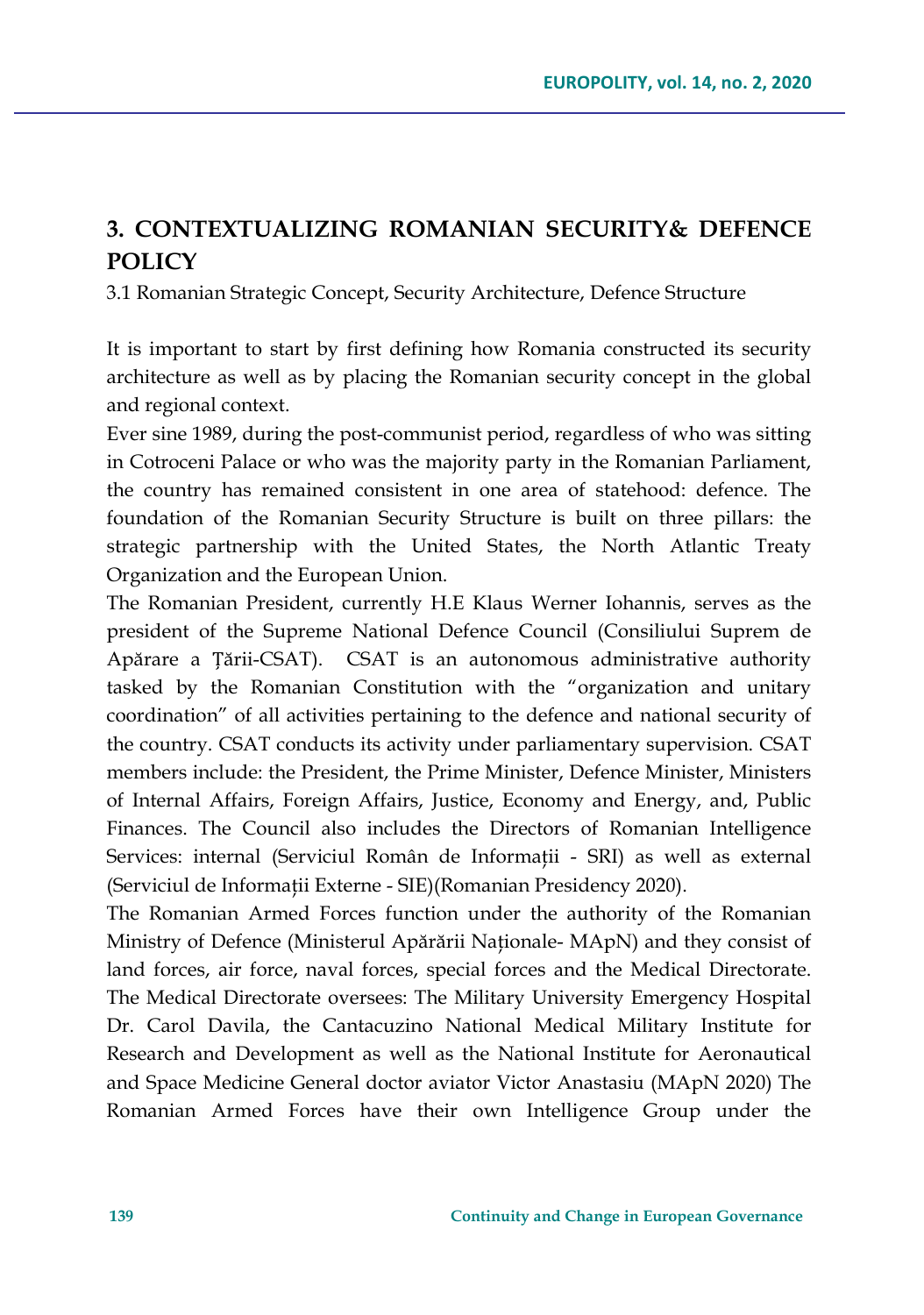leadership of the Defence Intelligence General Directorate. Finally, the Roman Ministry of National Defence has a Directorate for the Prevention and Investigation of Corruption and Fraud, an arm of the defence ministry that is singular of its kind in the EU. Conscription in the Romanian Armed Forces was abolished in 2006 and military personnel became voluntary career soldiers and officers (MApN 2020).

The overarching strategic direction of Romanian Defence is clearly expressed in the Romanian Defence Strategy: "Romanian National Defence Strategy 2020- 2024: Together for a Safe and Prosperous Romania in a World Marked by New Challenges" which conceptualizes security as it was defined in the previous Defence Strategy: "Modern Armed Forces for a Powerful Romania within Europe and Around the World" denoting continuity and consistency. The overall approach to national security is described as "extended", which according to the 2016 document means defence is "merged and mutually balanced with the dimensions of law enforcement, intelligence, counterintelligence and security, diplomacy, crisis management, education, health, economy, energy, and demographics" (Romanian Defence Strategy 2016, 14). The 2020 security document emphasizes the necessity for Romania to build up a high degree of "strategic credibility" by strengthening state and societal resilience, government institutions and the triad: government-state institutionscitizen. Romania remains firmly committed to the transatlantic path it is engaged on since the end of the Cold War and it continues to define its Foreign and Defence Policies through three dimensions: EU membership, NATO membership and the Strategic Partnership with the USA (Romanian Defence Strategy 2020).

Romania reaffirms its commitment to European values, to the rule of law, to democracy and to an independent judiciary. Abroad, Romania sees itself as a pillar of regional security, especially in the Black Sea Region, a committed partner to the United States as well as to European allies. The emphasis of the new document is put on Romania's stabilizing role in the region in general and in the Black Sea in particular and this holds a lot of value in the current international context. At a global level, great power competition realigns the priority regions of the great powers and resources are being reallocated to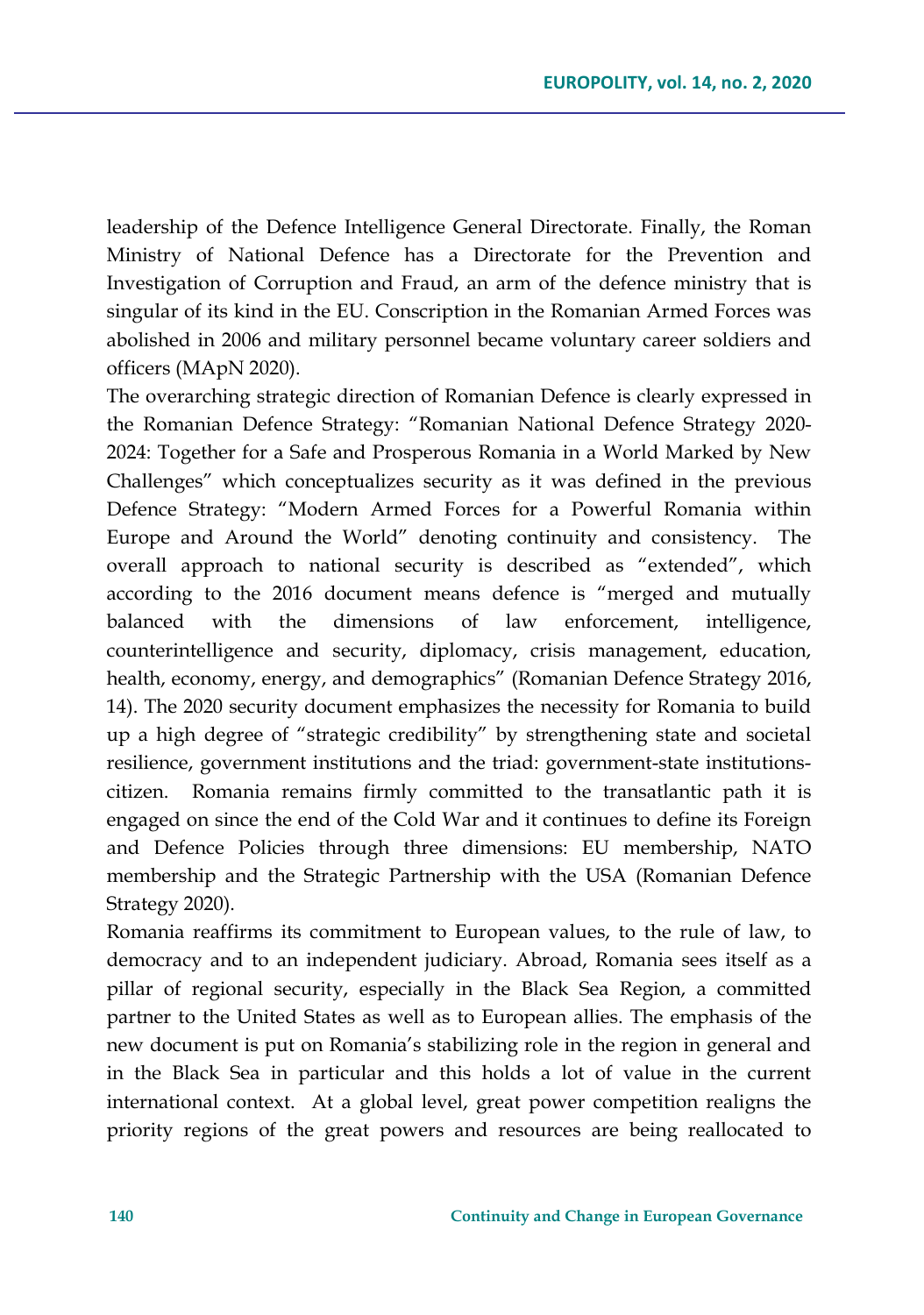different area like the South China Sea. The Black Sea has always played an important role in the Romanian strategic approach and, since it basically represents the southern half of the NATO Eastern Flank, it warrants a more attentive discussion in the EU realm. Interoperability in the context of NATO, EU or both, is mentioned seven times in the new Romanian National Defence Strategy. It does look as the current administration is acutely aware that alliances and partnerships can only do so much in times of crisis if the military systems are not integrated properly and troops and equipment cannot be transported timely and efficiently. This is an angle that weighs heavily on the Romanian government since in spite of being an EU member state since 2007, with the same access to European funds as any other member state, Romania has so far done poorly in infrastructure consolidation and modernization. Poor conditions of roads and railways, outdated airports and shipyards make Romania, therefore NATO, as well as the EU, the security actor, vulnerable. Strategic credibility leads to the power to deter and deterrence is key in the Black Sea both to Romania and NATO.

After the 2014 illegal annexation of Crimea by the Russian Federation, Romania insisted that additional NATO forces be temporarily stationed on Romanian territory. This led in 2015 to the establishment of a Multinational Division under Romanian command with HQ in Bucharest (NFIU 2020). The NATO Force Integration Unit Romania works actively on the alliance's collective defense planning and focuses on the deployment of NATO forces to Romania in times of crisis (NATO 2020). While important, these efforts are not enough since armed forces need to be quickly deployable in times of crisis and supported by sound infrastructure, both civilian and military, and efficient logistics. Infrastructure, "a term generally applicable for all fixed and permanent installations, fabrications, or facilities for the support and control of military forces" (NATO 2020), has been a challenge for the Romanians, especially since the end of the Cold War, when neither government have done anything to maintain and improve infrastructure. Participation in PEsCO projects can streamline efforts for improving infrasturture and allow for more oversight as well as accountability. A framework such as PeSCo is viewed in a positive light by Romanian leadership also because it can facilitate access to EDF funds with in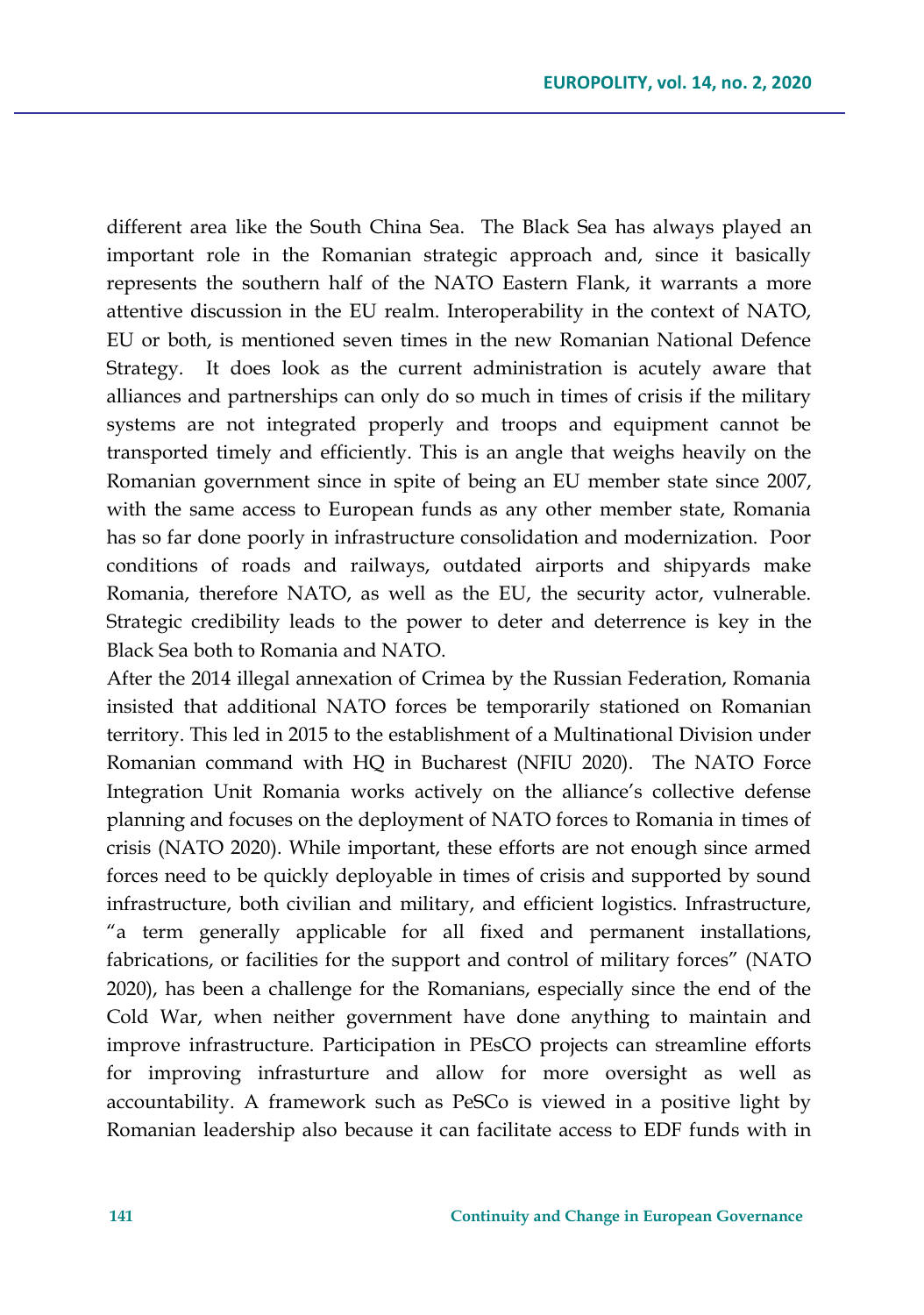turn could partly solve funding shortages. A good example of leveraging alliances and partnerships for the benefit of all sides, not in the PeSCo framework, but in the NATO dimension is NATO's land-based missile defense system in southern Romania at Deveselu, Craiova County. In 2010, Romania agreed to become the host nation for part of a NATO missile defence system, the other half being stationed in Poland. The system became operational in 2016 with 24 SM-3 missiles being housed at the Deveselu Airbase (US Embassy, Romania 2020). This has brought to Romania American technology and troops and with them work on local infrastructure and access roads.

The global health crisis will most likely present a serious challenge to the Romanian economy as much as it in fact does for all other states in the international system, but Cotroceni shows intentions for accelerated reform in the next four years. The Romanian Ministry of Defence Budget plans designate armed forces modernization and building up adaptability as one of the top three strategic priorities of the country in the medium term, meaning for the period 2020 to 2023 (MApN 2020). It is up to the political arm to execute the plans and facilitate funding to the Romanian armed forces.

The Romanian security concept is multi-dimensional, rooted in a strong bond between society, prosperity, the rule of law, democracy and identity. Romania is positioned very well in order to claim a pivotal security role in the region.

Romania, similarly to its European allies, believes that the illegal annexation of Crimea signaled a necessary change in expectations vis-a-vis a potential military conflict on the continent. In the shadow of its own history, Eastern states fear military as well as non-kinetic aggression such as destabilizing influence campaigns on the Eastern Flank far more than their Western counterparts. The EU remains in the beginning stages of planning and implementing a cohesive defence policy, other security institutions are relied on for this and NATO remains the main security facilitator: " The EU will step up its contribution to Europe's collective security, working closely with its partners, beginning with NATO" (EU Security Strategy 2016).

Romanian defense policy of 2015 identifies Russian assertiveness, "increased by the presence of Anti-Access/Area Denial (A2/AD) capabilities in the Black Sea" as "the main threat against the security of Romania and other states in the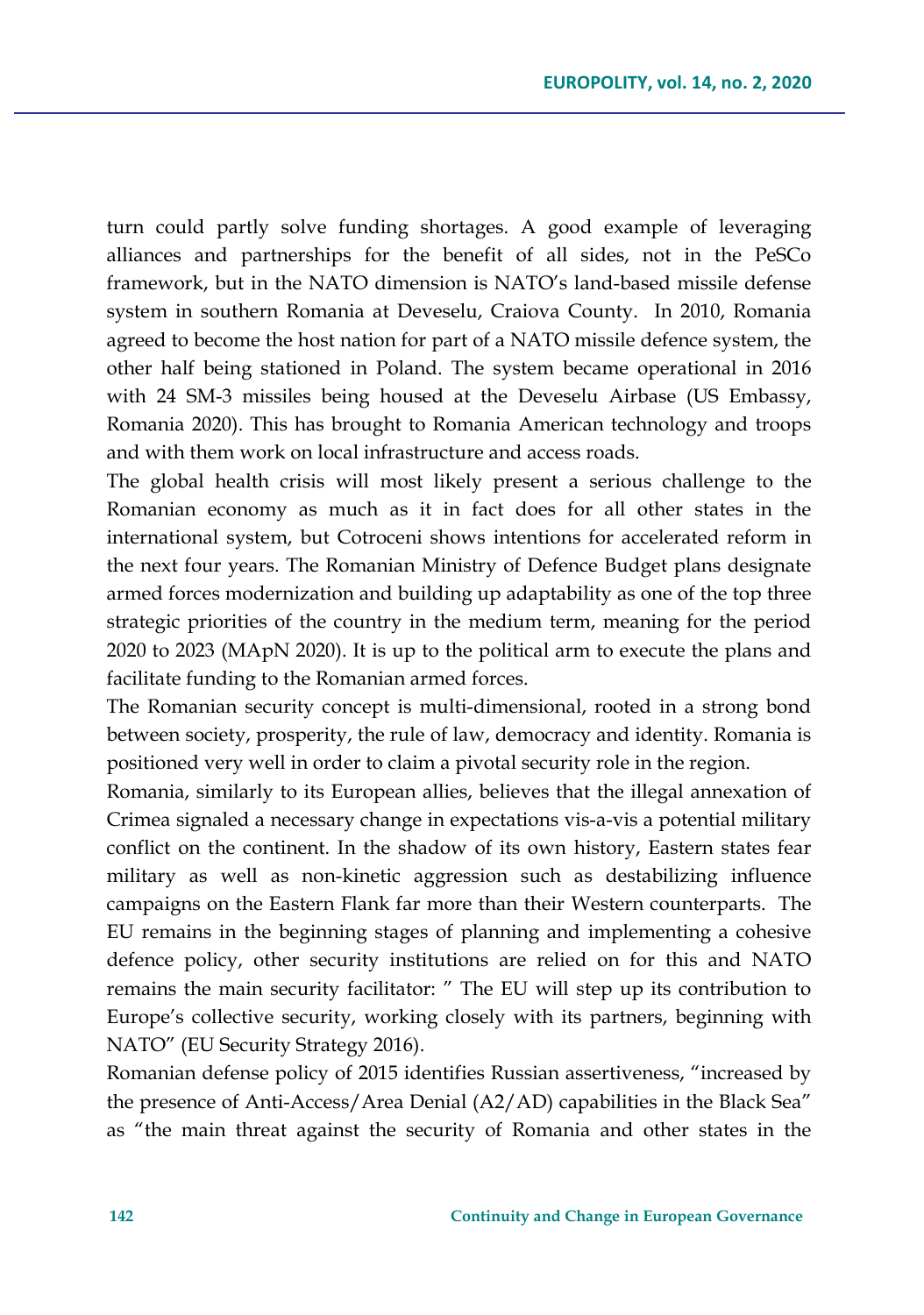region". (Romanian Security Strategy 2015, 12) The 2015 Romanian leading official defence document asserts that the strategic goal can only be achieved if capabilities and logistics improve in order to be prepared to defend Romanian national interest. The 2020 Security Policy continues along these lines and emphasizes the importance of Romania for the Eastern Flank of the North Atlantic Alliance as well as the strategic significance of the Black Sea Area in the context of the increased efforts by the Russian Federation to build up the naval presence as well as the militarization of the Crimean Peninsula. Interoperability is clearly named as a necessity and priority to Romania.

During President Iohannis's visit to the Whitehouse in August last year, military cooperation and energy security were at the top of the agenda. Both President Iohannis and President Donald Trump reiterated the two major front liners of the Romanian American Strategic Partnership, hence of the Romanian strategic vision: "As the Presidents of the United States and Romania, we stand together as friends and Allies to advance our robust and durable strategic partnership" (White House 2019). The Joint Declaration released by the White House stresses key bilateral priorities: modernization of the armed force, meeting NATO burden-sharing commitments, bolstering defence and deterrence posture on NATO's Eastern Flank, including in the Black Sea, law enforcement and anticorruption partnership, and, trade growth between the two countries.

The second pillar of Romanian security architecture and of fundamental significance to the strategic view is NATO membership. Post Crimea NATO, an alliance in search of redefining its goals post Cold War, more vocally returned to its roots with a narrow focus on collective defence and deterrence, on improving its ability to protect its frostlines at short notice. The annexation showed that treaties can be broken, state boundaries crossed, force, hard power, used by a state actor to achieve its goals. The actions of the Russian Federation managed to recalibrate the alliance on the principle that helped create it in the first place: collective defence. The words of then US Secretary of State Madeleine Albright in her statement to the North Atlantic Council in Brussels, Belgium, in December 1998 echo back in time and more relevant than they ever were: "I view NATO's future role in that broader partnership as the institution of choice when North America and Europe must act together militarily" (US DoS 1998).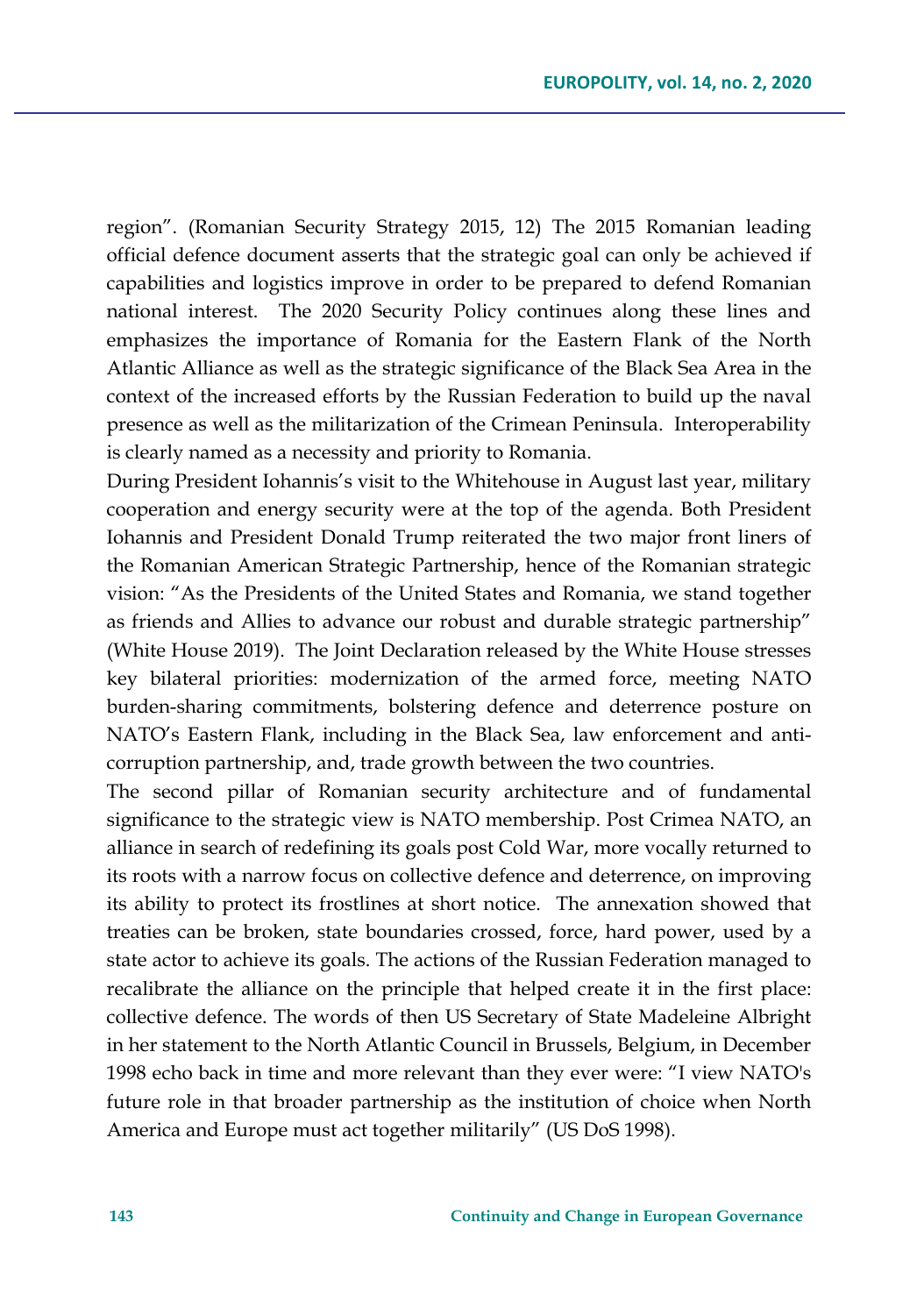The third dimension of the Romanian strategic view is the membership in the European Union. That being said, in order to understand its role in the Romanian strategic view, this third pillar needs to be looked at from a different perspective than NATO and the Strategic Partnership with the US. While the first two are direct providers of security for Romania, the third one does it indirectly as related to armed forces and capabilities. This assertion stems from the fundamental difference between the two institutions. While NATO was, is and will remain a military organization and a security and defence institution, the European Union has its roots tied to economic aims. One was born as a military alliance with military considerations, the other originates out of the desire to build a unified market with easy customs procedures and an easier flow of goods and services. The debate over how the EU will define its role as a security and defence actor is still in the beginning stages and that is not to say that with time it will be able to clarify its defence vision, however the union is not there yet. In the case of Romania, just like with all other member states, the EU provides security mostly through the economic dimension. The difference within EU approaches becomes evident in how some states engage the Russian Federation as well as the Republic of China. While for example Germany and Austria view Russia as an economic partner, Poland and Romania consistently voice concerns. British foreign secretary, Jeremy Hunt, shared these concerns in a statement referencing the NordStream 2 pipeline project: "There is a contradiction between asking America to spend more as a proportion of GDP on defense and contributing to NATO and, at the same time, doing an economic deal with Russia that is going to mean Russia is richer and more able to spend money on weapons that could potentially be used in an offensive way" (Deutsche Welle). Similarly, when referencing a potential European army, Dutch Prime Minister Mark Rutte voiced concerns back in 2018 when he expressed his governments perspective on NATO at the European Leaders Summit in Brussels: "The idea of a European Army goes way too far for the Netherlands" he said after a cabinet meeting. "NATO is and remains the cornerstone of our defense policy" (Thomson Reuters 2018).

Simply put, for Romania in the security/defence dimension, EU plays a more diminished role due to the nature of how the EU is constructed and how its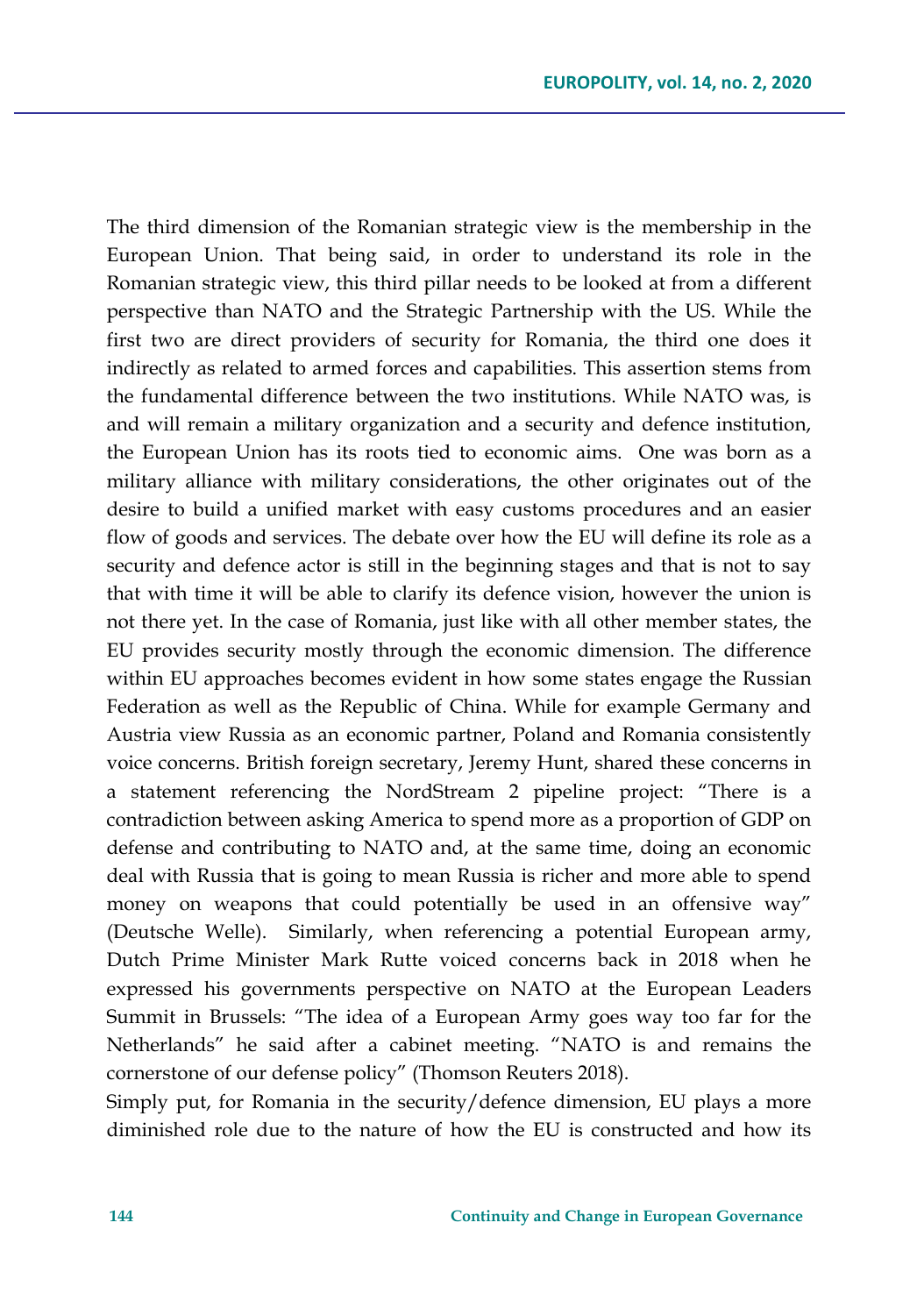purpose is defined by key decision makers in Bruxelles. Obviously, the EU is in fact a project in continuous transformation mode, it has fluidity, therefore, it could very well become a defence powerhouse, however this depends on too many stakeholders and too many political decision makers with different political agendas. The difference in vision, the complexity of state sovereignty, drive the diminished role purely through the nature of the structural makeup not because Romania is in any way holding back from a deeper security cooperation.

The standout positive takeaway is that the EU is actively engaging in internal dialogue and, at the end of the day, initiatives such as PeSCo, granted there is consistency and follow through in implementation, can lead to a better mutual understanding of threat perception and to a cohesive, strong, applicable vision.

#### 3.2 Romania on Strategic Autonomy

The discussion about political synergy in Bruxelles as it applies to security and defence leads to the often misinterpreted concept of European strategic autonomy. European army, strategic autonomy, europeanization, all are in no way novel terms in EU circles. 'Strategic autonomy' as mentioned in the 2016 EU Global Strategy has been a widely debated goal and quite many European politicians and commentators have been propagating the idea that the US government is completely opposed to it because it would undermine NATO and jeopardize the alliance. There is a very significant difference in what practitioners understand as autonomy in contrast to politicians and commentators. Militarily speaking, strategic autonomy and interoperability are terms that can only bolster transatlantic defence capabilities and the US has in fact been a longstanding proponent of Europeans doing more for providing their own security then they are at this time. If there was a moment in time when this was more obvious, it is now, during a global health pandemic. One of the first and most significant victims of the pandemic in the EU was the budget allocated to defence spending. Under tremendous pressure to try to efficiently fight the virus as well as its effect on the economy, Brussels and individual member states alike were forced to reallocate a large majority of the financial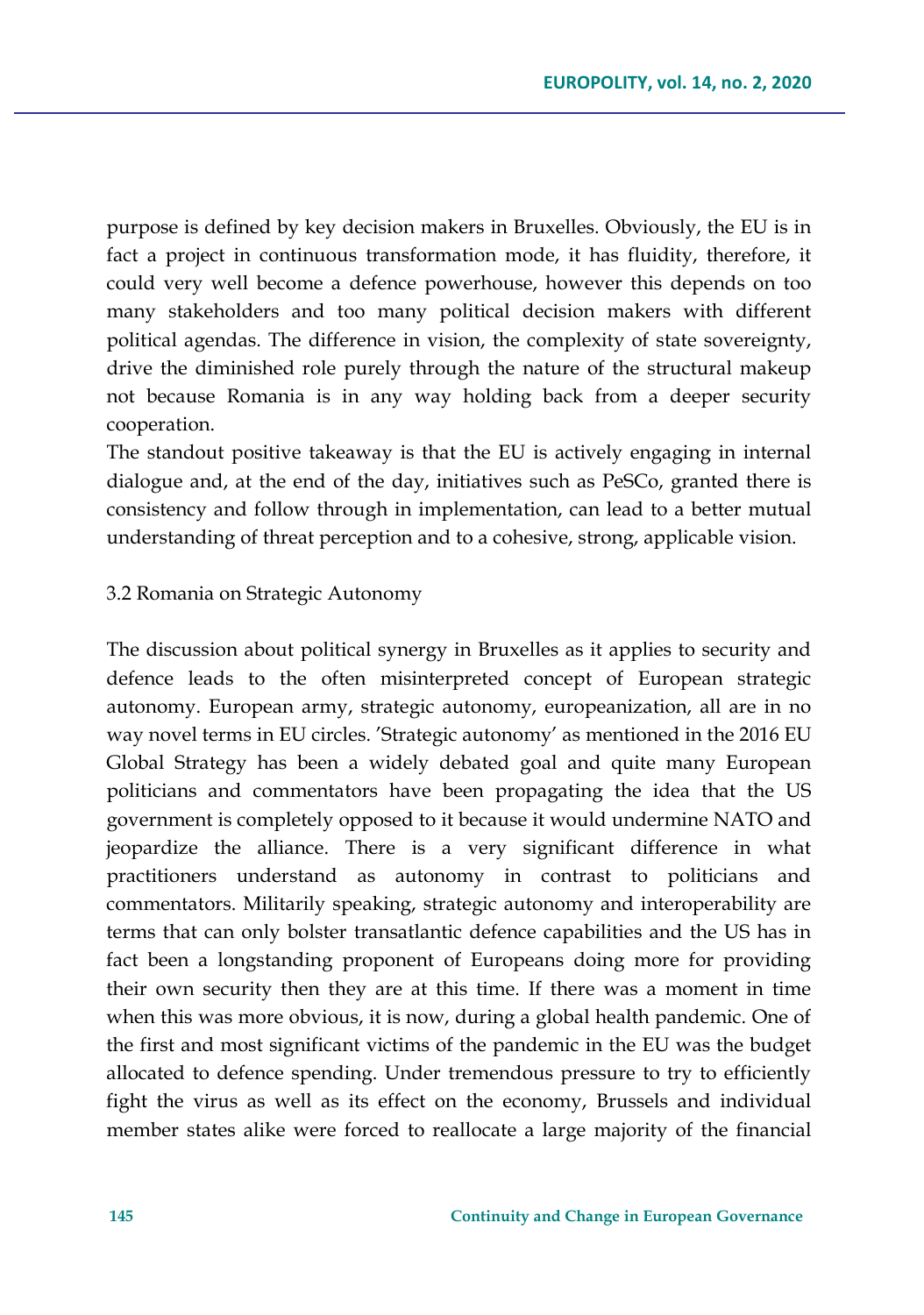resources to sectors other than defence. Europe was supposed to embark on a long-term process designed to deepen defence and security cooperation between EU member states, furthermore, interoperability of independent capabilities was supposed to be a priority. In the case of Romania, interoperability and capabilities reform is still a priority as outlined in the National Defence Strategy, however, just like in the overarching EU framework, funding remains a challenge.

Washington has actually been pushing for more European involvement, for quite a while, far beyond the current administration. For instance, the 2% commitment is all about the European active engagement with the alliance and logistical autonomy would also be a concrete show of commitment and reciprocity. In the current global context, when the US is looking to invest more and more resources in other parts of the world, America wants and needs to have a militarily committed as well as credible ally in the European Union.

In the PeSCo context, it is the European Defence Fund (EDF) in particular that has indeed drawn criticism from across the Atlantic with regard to the proposed conditions for "third-party states" participation which are viewed as very limiting and therefore a negative for the US defense industry: "poison pills" meant to "effectively preclude participation by any company that uses U.S. origin technology." (Reuters 2019). From the perspective of the Romanian Ministry of Defence the European Defence Fund is nothing more than a financial tool in support of European capability development. It is unclear still how the Romanians will leverage access to the European Defense Fund incentives in order to modernize their defence capabilities and infrastructure.

In the Romanian view, strategic autonomy means simply autonomy to decide with regards to defence not a standalone European Army. Romania fully supports the cohesive European Security and Defense policy which is in the beginning stages of its existence, however, in its interpretation, it does not mean a strategic delink from the US and NATO. The Romanians are not influential enough in Brussels and do not posses the strongest economy in the union, their national interest is fundamentally threatened by both territorial aggression of their eastern neighbors as well as propaganda operations.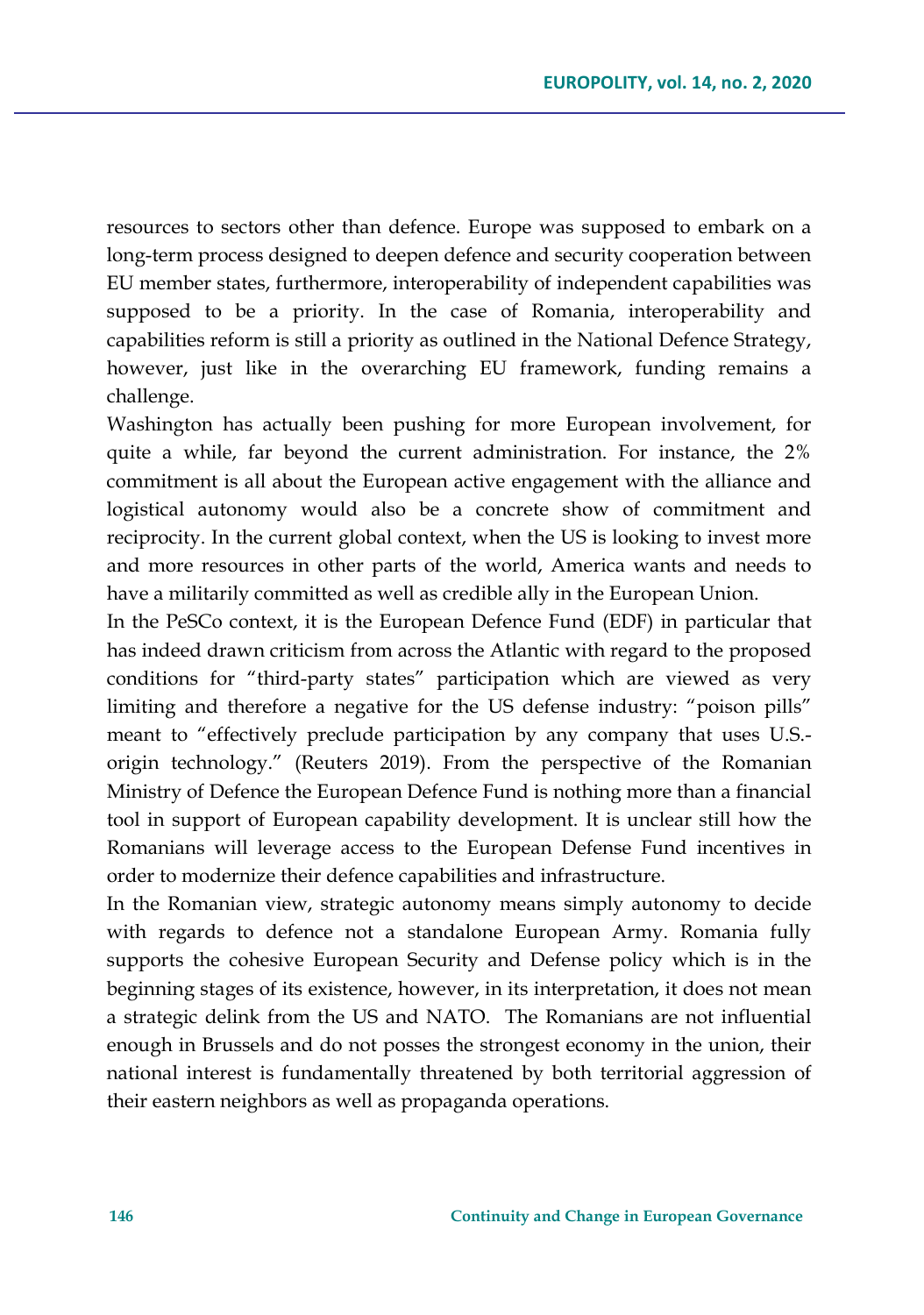In light of the current global health pandemic, it is becoming more and more less likely that the EU will continue to pay the same attention to defence and security in the traditional sense. At this time, the West has to remain united and, not to ignore, the West must optimize all resources: military, technological know how, economic, human. Only together can the West surpass this challenge. This view is articulated in the most recent Romanian Defence Strategy several times.

Strategic autonomy as European citizenship and responsibility for a more selfaware European defence community, that is something that Romania has tried to achieve. Romania has honored the NATO commitment of 2% and all security documents like the Romanian Military Strategy and the Romanian White Paper map out specific plans to invest in military capabilities, infrastructure and human resources. This is an angel that in the Romanian view would not jeopardize the strategic partnership with the US or the success of NATO which to this day is the major guarantor of security in Europe. Concerns the United States will gradually retreat from Europe have so far been unfounded. What could happen is that the US could deploy more resources in the East versus the traditional West, but this is also relatively unlikely, at least in the near future, when the Americans have to worry about Asia, the Middle East and internal challenges generated by political polarization and the health crisis. That being said, nothing can guarantee if potential military retreat from the EU space could indeed happen or not. After all, states are rational actors, interacting with each other in an anarchic system and motivated by their own self interest.

# **4. BLACK SEA SECURITY: THE ROMANIAN PERSPECTIVE - NATO - PeSCo COMPLEMENTARITY**

4.1 PeSCo: What it is and what it is not.

Permanent Structured Cooperation (PeSCo) is a component of the European Union's Common Security and Defense Policy (CSDP). It was activated in 2017 and it is meant to streamline an integrated European approach to defence and security. The initial steps towards PeSCo were made by the United Kingdom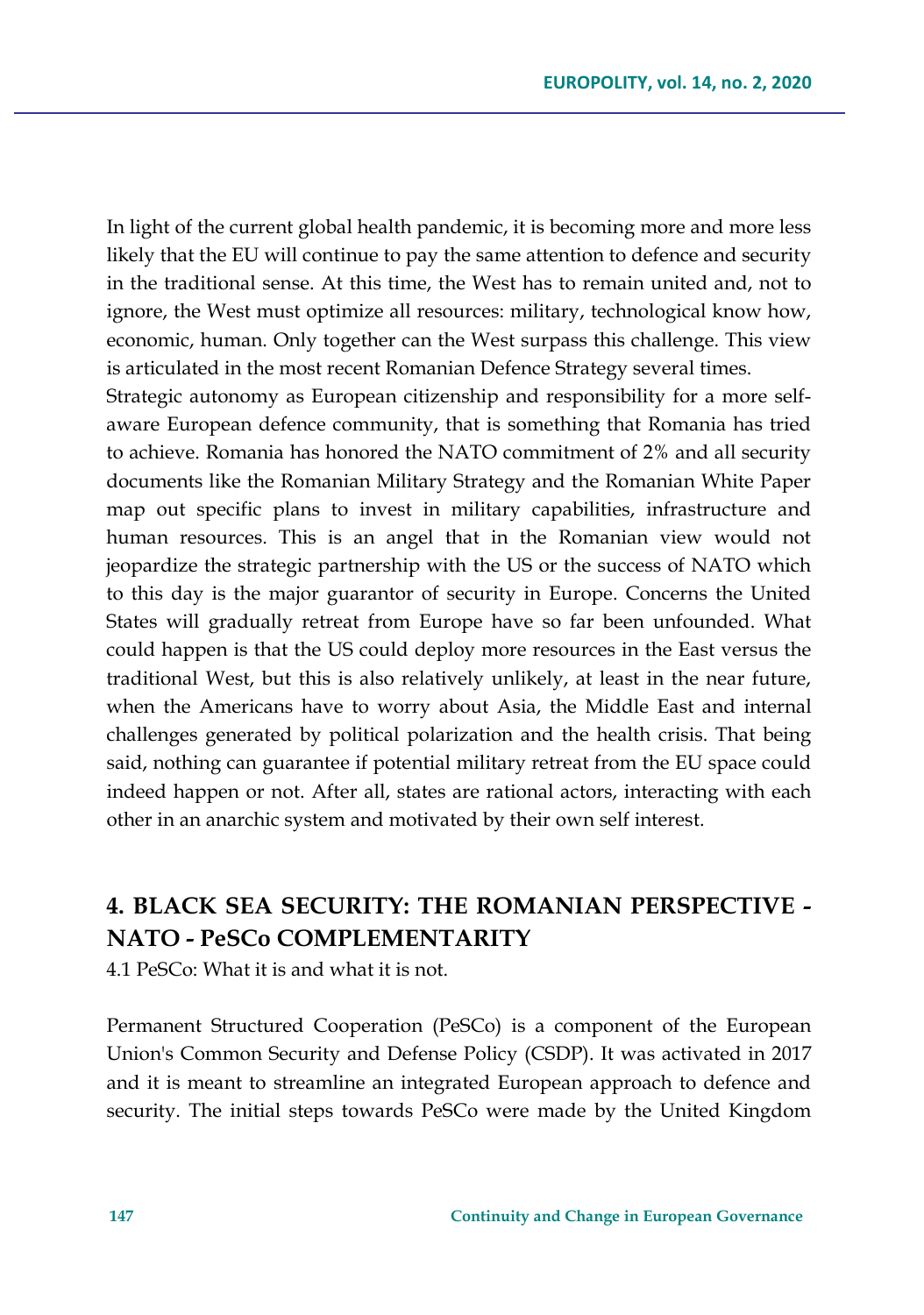and France in 1998 with the Joint Declaration on European Defence by proposing increased spending for EU's defence budget and military capabilities. The declaration marked an important point on the path to institutionalizing European defence by facilitating the concentration under the same umbrella of all efforts made by states in this domain. The initial response to the Franco– British St Malo Declaration was met with reluctance by other member states and it only materialized with Brexit in 2017. It was ironically the United Kingdom who was hesitant towards PeSCo, this out of concerns about duplicating efforts or undermining NATO. Once the UK voted on leaving the EU, the road was cleared to more actively engage in initiating concrete steps towards the materialization of the cooperation framework. The Permanent Structured Cooperation is not an EU institution, but a framework in which defence projects are developed, proposed and implemented by the armed forces of participating member states. PeSCo is the EU mechanism aimed to facilitate deeper defence cooperation between willing member states through projects and concrete commitments. Participation in PeSCo projects is voluntary, however, once committed, it becomes binding. Together with the Coordinated Annual Review on Defense (CARD), the European Defense Fund and the Military Planning and Conduct Capability (MPCC) it forms the bedrock of European Union defence structure. PeSCo has a two level structure: the Council level and the Project level. Each project is developed, managed and run individually by the participating states. In turn, the Council is responsible for the overall policy direction and for the evaluation of whether each member state is fulfilling requirements (PeSCo 2020). Decisions are reached by unanimity rule. Funding for each project comes from participating states as well as from incentives by the EDF. Participating countries can be asked to leave PeSCo in the event it is concluded that commitments were not met.

At the global level, the European Union and its mechanisms, such as PeSCo, constitute one side of the foundations of the world order built after WW II. In the wake of opportunistic powers looking to assert more and more influence in the international system, the PeSCo framework gains in significance because it is aimed at giving the EU the integrated defence structures to do that.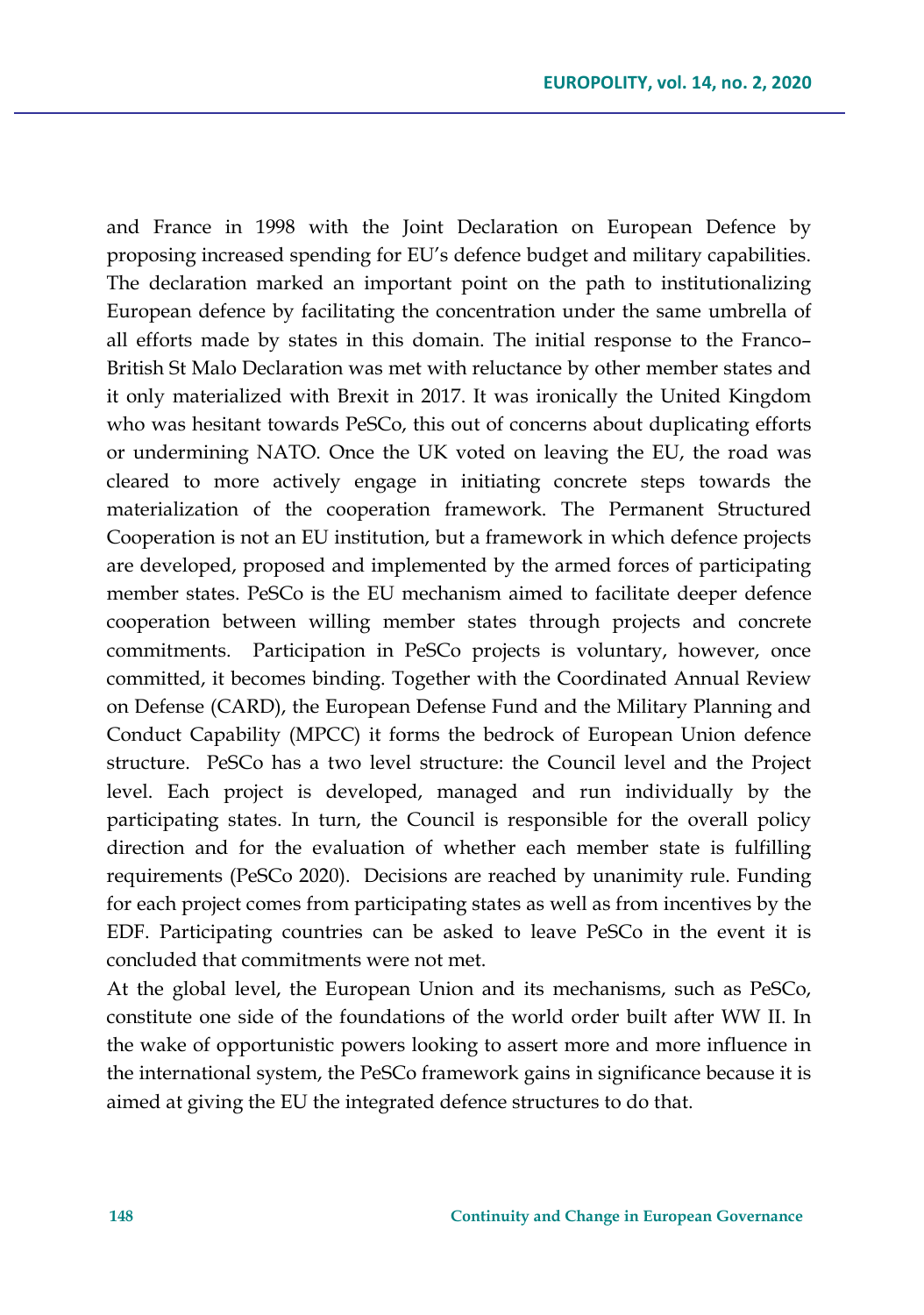Romania is a participant in several PeSCO projects: EU Training Mission Competence Centre, Helicopter Hot and High Training(H3 Training), CBRN Defense Training Range, EU Network of Driving Centers, Maritime (Semi-) Autonomous Systems for Mine Countermeasures, Deployable Modular Underwater Intervention Capability Package, European Medical Command, Military Mobility, Geo-Meteorological and Oceanographic Support Coordination Element, Materials and Components for Technological EU Competitiveness(MAC-EU), EU Collaborative Warfare Capabilities(ECOWAR), European Global RPAS Insertion Architecture System and, finally, Cyber Rapid Response Teams and Mutual Assistance in Cyber Security. Romania chose to participate in projects aimed at deepening logistical integration, coordinating education and training, cyber security, enhancing military mobility and maritime projects. There is no Romanian participation as of yet in three of the operation domains: land, air and space. Land Forces and Air are domains that in the Romanian territory have a very NATO centered approach. Romanian is in effect a large portion of the southern part of the NATO Eastern Flank, therefore it is mandatory to be prepared for a territorial aggression or kinetic attack. That being said, the Permanent Structured Cooperation (PeSCo) is not a replacement for NATO, nor is it a step towards a European Army. PeSCo the EU framework is the European pillar of transatlantic security architecture not a competitor. PeSCo is a necessary framework that can facilitate the strengthening of EU's capabilities and capacity to address its own security challenges first and foremost. The NATO-EU, whether through PeSCo or not, is a complementary relationship, an indispensable strategic partnership.

4.2 NATO's Role and Presence in The Black Sea - Romanian Perspective

NATO has been an indispensable building block of the transatlantic security architecture in the Black Sea since1951 when the Protocol regarding Turkey's membership to NATO was signed October 17 (Turkish Foreign Ministry 2020). During the Cold War, the Black Sea was a relatively stable strategic environment, we could say strategically frozen, where the overarching balance of power in the international system was impeccably mirrored. The Black Sea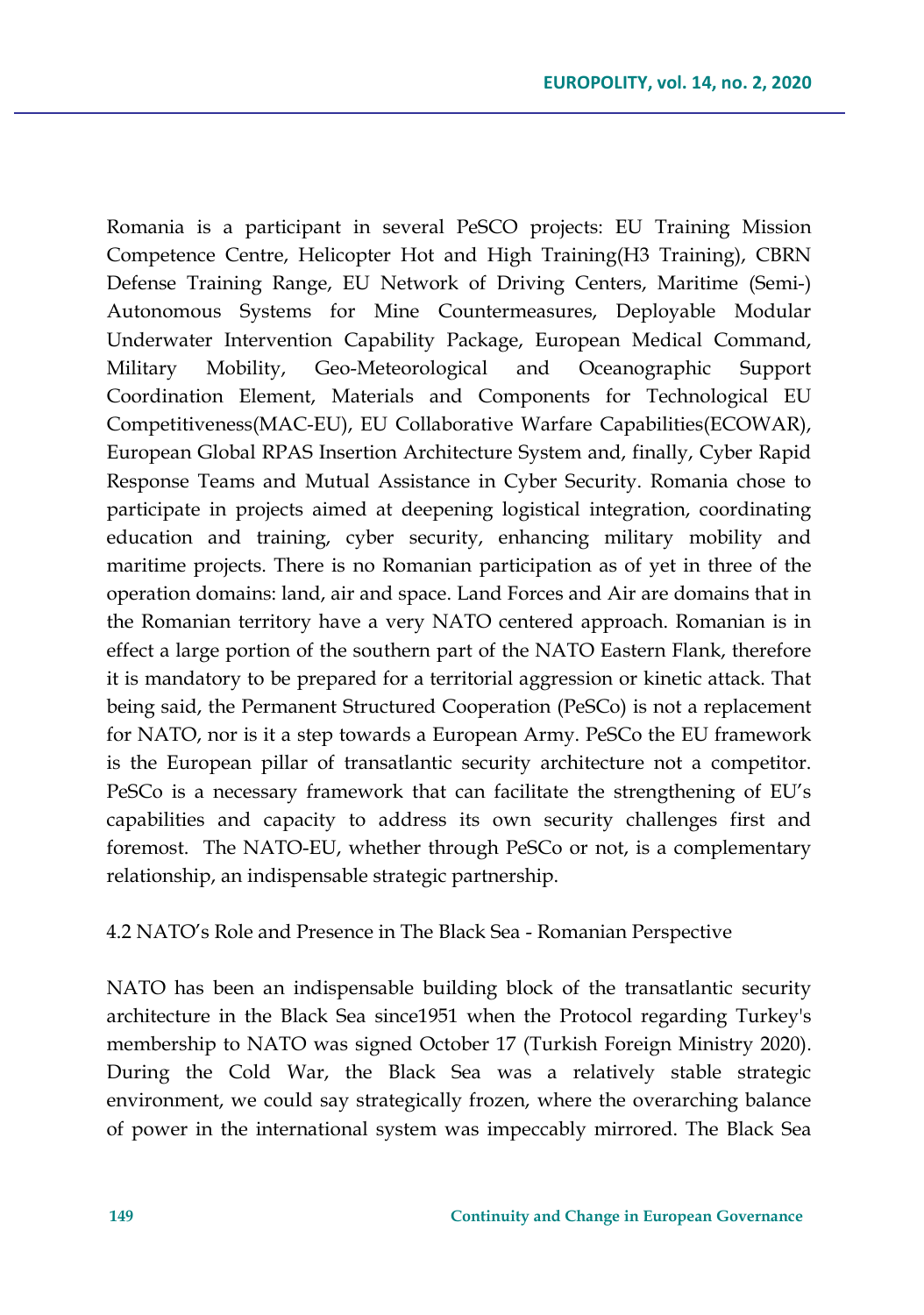region was at a standstill between the USSR, with its satellite states Romania and Bulgaria on one hand and the USA through NATO and Turkey on the other. Ironically, it is during the Cold War that the game changer in present day Black Sea, has its roots: under the leadership of Nikita Khrushchev and by administrative action of the Presidium of the Supreme Soviet of the Soviet Union, the Crimean Oblast was transferred back to the Ukrainian SSR in order to serve: "the common interests of the Soviet state for geographic and economic considerations" (Wilson Center 2020). The decision did not have a strategic effect immediately because Ukraine was part of the USSR at the time, it was 60 years later, under President Vladimir Putin, in the context of civil unrest that the illegal annexation of the Crimean peninsula to the Russian Federation occurred. Russia was gaining back its naval bases, key strategic military positions, a naval academy, and, most importantly from a geopolitical standpoint, access to the Black Sea. The paper focuses on the Romanian perspective, so what exactly did the annexation of Crimea mean for Romania and therefore to NATO? Romania has a longstanding tense relationship with the Russian Federation and it had a special relationship with its predecessor, the Soviet Union. Deep patterns of conflict can be identified: both direct conflict as well as indirect, in the shape of campaigns of influence, disinformation, and, of course, the issue of the Republic of Moldova, the Romanian territory lost by Romania to Soviets in 1940.

The Romanian American Strategic Partnership as well as membership in the North Atlantic Alliance are the strongest anchors of Romain security and defence architecture especially because of the Russian threat as perceived, rightfully, by Romania. Romania has consistently been an active and very visible member of NATO overall and especially in the Black Sea Space. The actions by the Russian Federation warrant the Romanian position: the illegal annexation of Crimes in 2014, the non conformation to international law, the very vocal critique by the Kremlin of the Liberal World Order which Romania is a very strong proponent of and willing participant in, the numerous frozen conflicts that are protracted by the Russian Federation directly or indirectly with the clear aim to destabilize the region economically as well as politically. All these facts make Romania a key regional security actor. The Romanian armed forces have hosted and participated in NATO exercises on a regular basis. At the Warsaw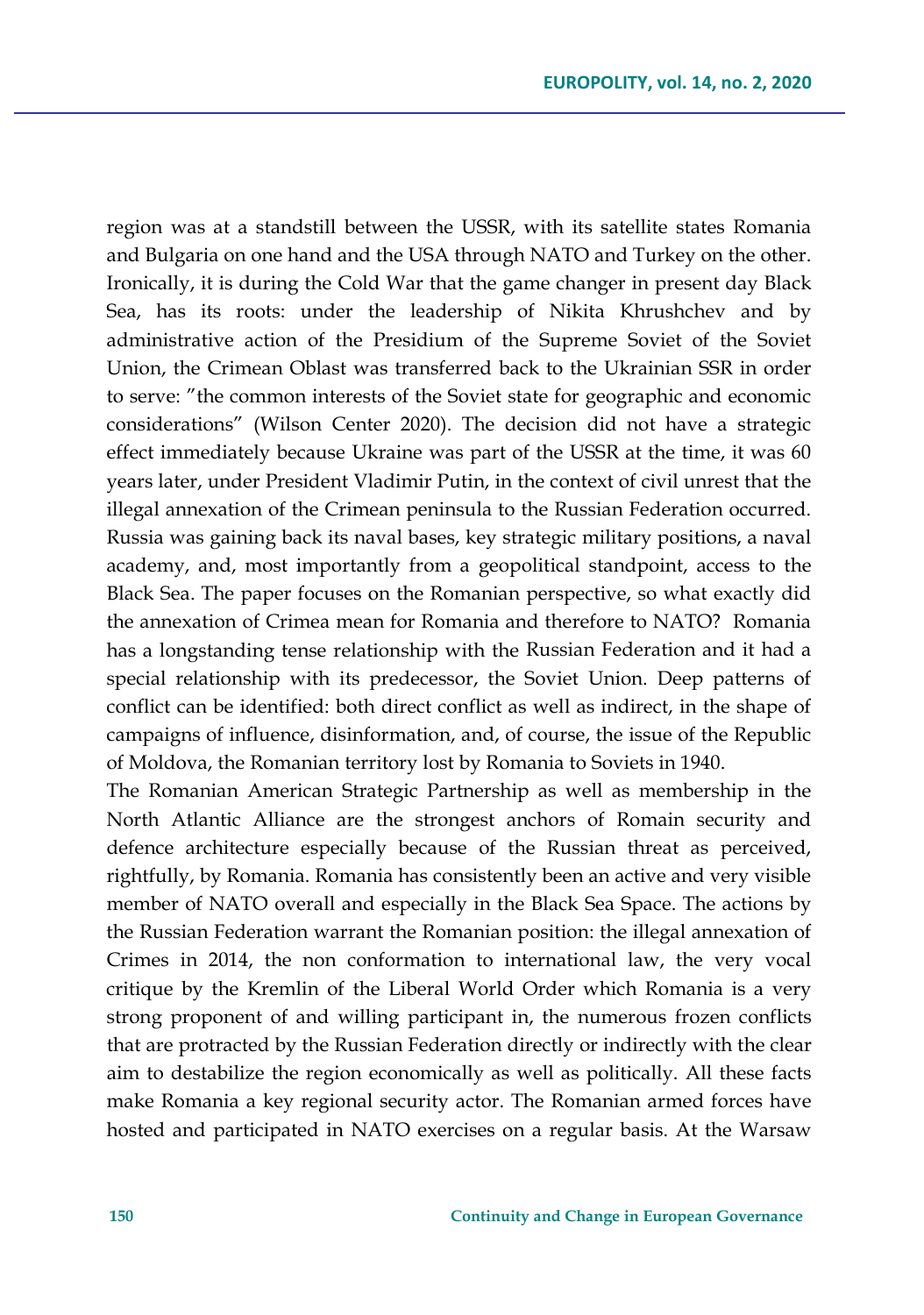summit in 2016 NATO agreed to set up a Romanian-Bulgarian multinational brigade. NATO Secretary General Jens Stoltenberg declared at the time that the brigade aim is to be in charge of keeping the balance in southeastern Europe and the Black Sea region (NATO 2016).

US led Saber Guardian was first conducted in Romania in 2013. It started out as an annual exercise rotating between Bulgaria, Romania and Ukraine until 2017 when it became biannual (US Army Europe, 2019). The two "major objectives have stayed consistent through each iteration: increasing interoperability among participating nation militaries and strengthening regional security cooperation" (US Army Europe 2019). NATO's Enhanced Forward Presence has two main components: Enhanced Forward Presence (EFP) which focuses on the Baltic States and Poland and Tailored Forward Presence (TFP) focused on Romania and Bulgaria. Romania is a contributor to both components demonstrating commitment to the collective defence concept not just to its own security. Tailored Forward Presence has a stated focus of establishing and consolidating "defensive capabilities in the Black Sea region with the Multi-national Divisional Headquarters South East (HQ MND-SE) in Bucharest since becoming operational in the summer of 2017" (Shape, NATO 2018).

NATO is often looked at as the solution to all conflicts and threats in Europe, practitioners of the armed forces however will be the first to note that Article 5 alone cannot guarantee a defence. In the case of the Black Sea any sort of aggression against Romania could indeed lead to at the activation of Article 5, but would take time and consensus. Romania needs to be ready for an attack even if just for deterrence purposes. By engaging deeper in with the EU in the PeSCo framework, Romania can benefit and improve interoperability and mobility of troops.

#### 4.3 Interoperability and Crisis Readiness in the Black Sea

The 2014 illegal annexation of Crimea has served as a wakeup call for the international community, including those European countries who were not yet convinced that the East is indeed vulnerable. Wakeup call because it generated an actual response unlike the 2008 Georgian War. As recently as June 2020 The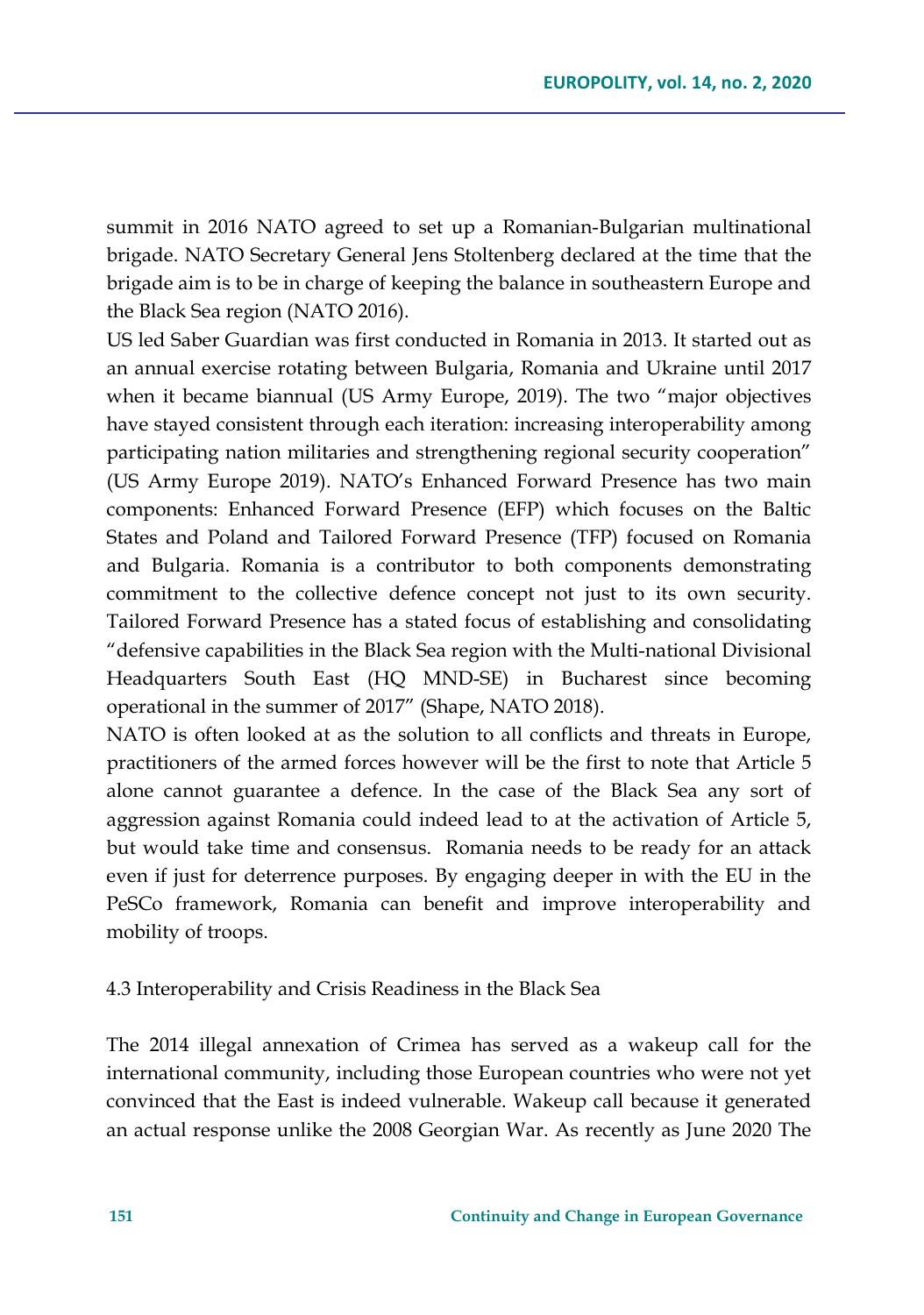EU Council announced the decision to renew the sanctions introduced in response to the illegal annexation of Crimea and Sevastopol by the Russian Federation until 23 June 2021. The sanctions currently in place include: "prohibitions targeting the imports of products originating in Crimea or Sevastopol into the EU, and infrastructural or financial investments and tourism services in Crimea or Sevastopol" (EU Council 2020). These restrictive measures also affect transport telecommunications and energy sectors or for the prospection, exploration and production of oil, gas and mineral resources are also subject to EU restrictions" (EU Council 2020).

As previously discussed, the NATO response has taken shape both militarily and politically: progressive increase in rotational presence in the Black Sea, the establishment of the Multinational Division in Bucharest in 2015, political pressure in the form of consistent declarations. The Northern half of the Eastern Flank has received far more attention from the EU both militarily and economically than the Southern half. Paradoxically, it is in the Greater Black Sea Area that the stakes are far higher and the environment far more auspicious to Russian influence and where Russia has obtained its concrete, major territorial, material gain: the annexation of the Crimean peninsula and through this the reacquisition of Sevastopol Naval Base. The Black Sea region is of vital importance to Romanian security: the region is present in all official security and defense documents, including the 2016 Military Strategy of Romania, the 2017 White Paper on Defense and the National Defense Strategy 2015–2019, the National Defense Strategy 2020 to 2024. NATO also has a visible presence in the Black Sea, so do the United States. Although the Black Sea area in itself may not be at the top of the American priority list, the Missile shield at Deveselu Base and the American troops stationed in Romania are a testimony to US commitment. Politically, the region has been on the receiving end of American support. PeSCo projects could very well work as the European framework in the infrastructure and logistics sector as much as other projects such as for example the Three Seas Initiative. The Three Seas Initiative " a flexible political platform, at Presidential level" was launched in 2015. The Initiative, which "creates a political platform to promote connectivity among nations in Central and Eastern Europe by supporting infrastructure, energy, and digital interconnectivity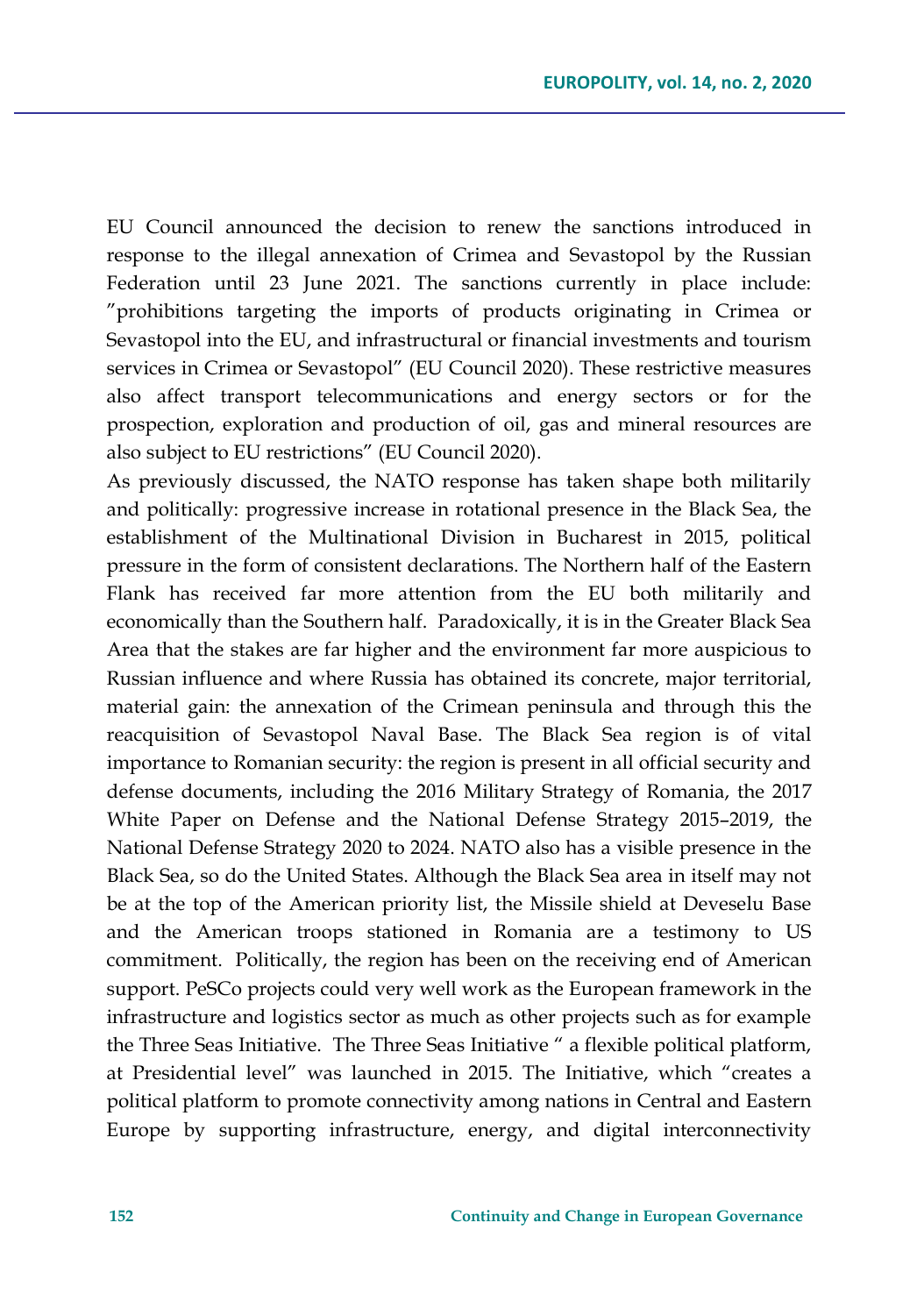projects" (Wemer, 2019) could create more synergy in military cooperation as well. The two initiatives could also work towards bridging differences in prioritization between NATO, the current European security provider, and the European Union, who expressed its intent on becoming more autonomous in the defence sector. The American support materialized concretely earlier this year when at the Munich Security Conference, US Secretary of State Mike Pompeo announced:

> *"The West is winning, we are collectively winning, we are doing it together, and as a brand new statement today of our support for sovereignty, prosperity, and energy independence for our European friends, today I want to announce that through the International Development Finance Corporation and with the support or our United States Congress, we intend to provide up to one billion dollars in financing to Central and Eastern European countries of the Three Seas Initiative,"*

(US Department of State 2020)

Former Romanian defence minister Ioan Mircea Pascu alerted to the difference in prioritization back in 2007 by outlining that the Eastern member states would arguably favor a tighter cooperation between NATO and EU, also pointing out the fact that this could serve as the perfect opportunity to allow each institution "to do what it does best" (Pascu 2007).

NATO regularly conducts naval exercises in the Black Sea. Rear Admiral Paolo Fantoni, Commander of SNMG2 emphasized at the end of a recent exercise the importance of strengthening capabilities and deepening interoperability: "Today's exercise has given both the NATO Group and the Romanian Navy and Air Force an invaluable opportunity. It allowed the participants to maintain and strengthen their capabilities and demonstrated how we can integrate readily with assets not belonging permanently to the force" (NATO 2020). The admiral confirmed that the Black Sea is " a very sensitive area for the Alliance". This can be further enhanced by PeSCo projects such as Military Mobility.

In March 2017 Romania hosted Exercise Poseidon "The goal of the naval exercise was to practice NATO tactics, techniques and standard procedures, and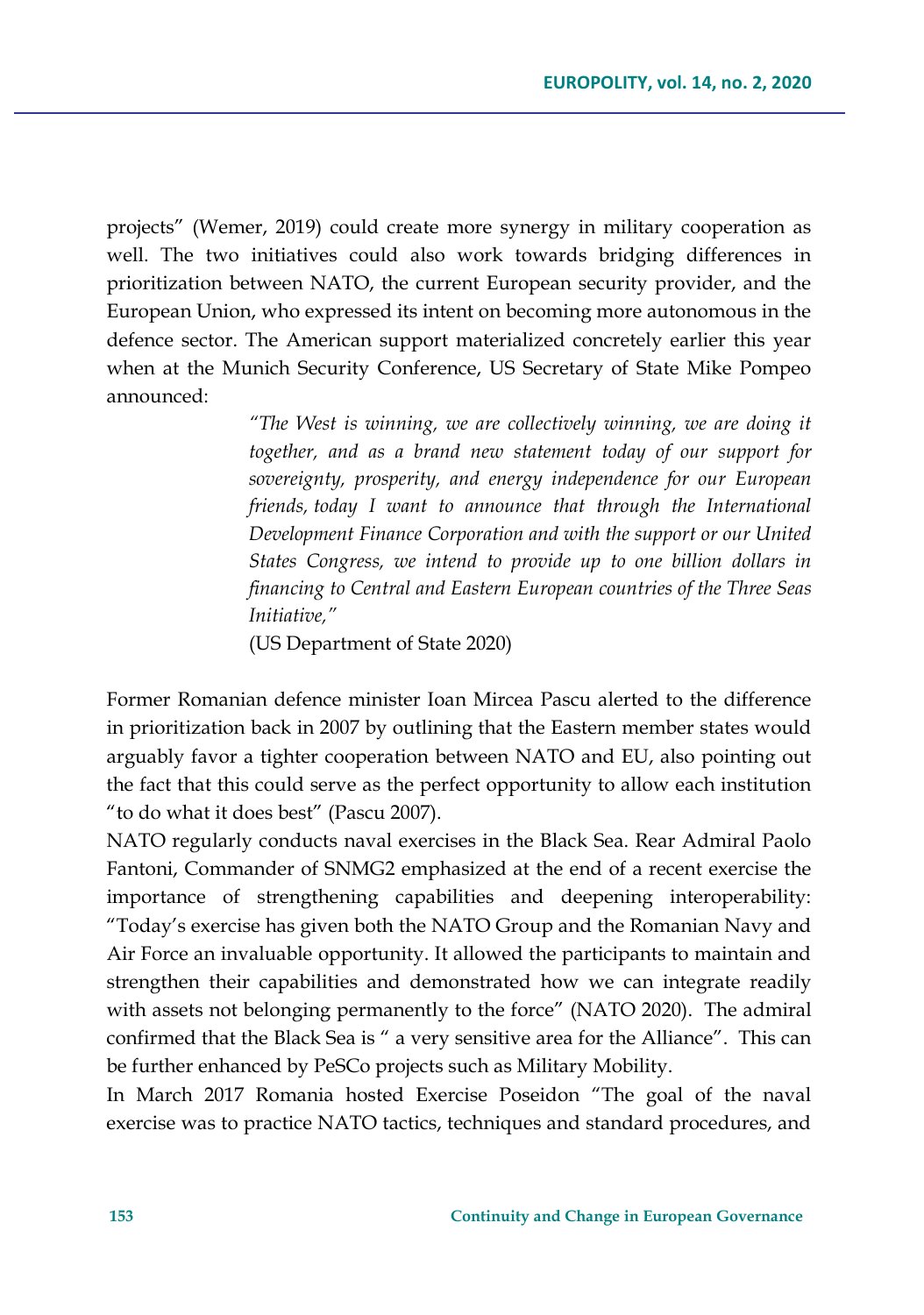to increase interoperability" (NATO 2017) In May 2018 Romania led NATO exercise with naval assets from seven Allied States and NATO's Standing Maritime Group Two trained maritime capabilities, anti-submarine procedures and combat proficiency in the Black Sea (Ibid). All NATO exercises could only benefit from PeSCo projects such as the Military Mobility project which Romania participates in.

Security and military operations are not always completely compatible with political goals such as "europeanization" however, they are also not mutually exclusive.

### **CONCLUSIONS**

Romania today is a key security actor in the Black Sea space. Romanian leadership is aware of this and the security and defence architecture reflects it, unfortunately, funding shortages and internal vulnerabilities like very outdated infrastructure and a long track record of corruption impede the application of these plans sometimes. Strategically, Romanian view is built upon three pillars: the Romanian American Strategic Partnership, the membership in NATO and the EU membership. Due to the shifts that are underway in the international system, these pillars have different effects on the security of Romania. The first one, as reiterated by President Iohannis on numerous occasions, remains the central relationship. In relation tot he global context, bilateral agreements with the US guarantee Romania American support in case of a territorial or nonkinetic aggression.

From a Romanian point of view, the third pillar, the EU could be most leveraged defence wise in the PeSCo framewok. Romanian perspective on PeSCo is positive, capability and interoperability driven, motivated by the aim for deepening EU-NATO integration. PeSCo serves as a tool in the arsenal of EU instruments that can facilitate cohesion and synergy within the transatlantic community as well as a catalyst for improving infrastructure. The Permanent Structured Cooperation Framework could potentially lead to a better strategic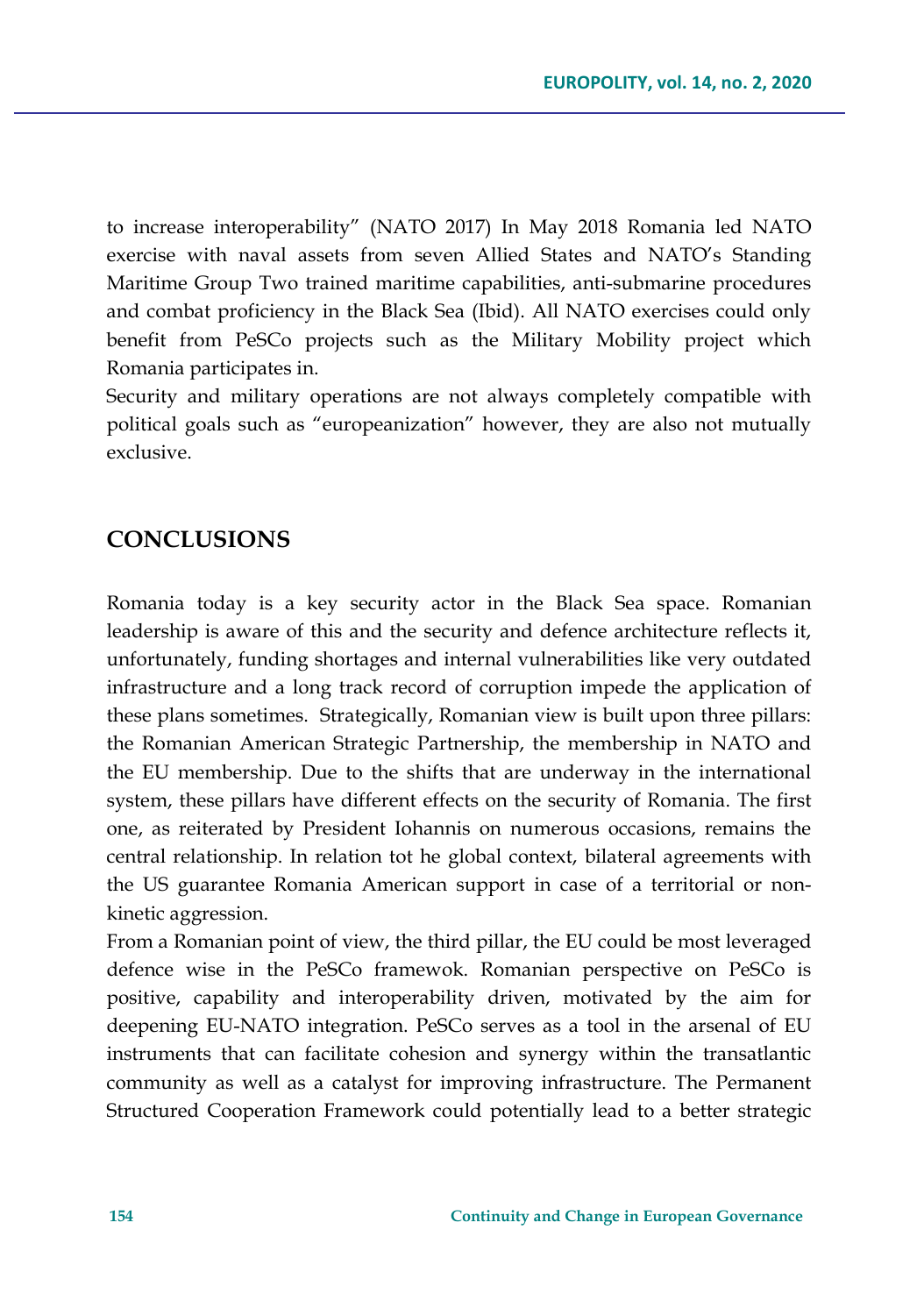approach in key EU and NATO spaces, such as the Black Sea. PeSCo can also facilitate educational interoperability and training coordination, therefore Romania is an active participant in projects meant to enhance these sectors. Finally, in Romania, at least so far, PeSCo did not serve ideological purposes, but purely military and logistical ones. For Romania, European strategic autonomy does not exclude collaboration with the Atlantic partners, it means that systems and personnel will be better integrated and division of labour will take pace both during peacetime and in the case of a conflict. On a regional and global level PeSCo, just like initiatives such as Three Seas offer an opportunity to strengthen the economies of US allies as well as to work through any temporary political differences within the Euro Atlantic coalition.

A continuation of an appropriate strategic approach as well as allocating sufficient resources could aid Romania in improving its security and defence sector. It remains to be seen how implementation will be continuing, especially in the context of the current global health crisis. Furthermore, the Romanian government has to resolve internal vulnerabilities such as a very weak health system, outdated infrastructure and, still, concerns about corruption.

Finally, the Permanent Structured Command framework could serve as a great tool towards an overarching goal of European cohesion which in the context of the global transformations is invaluable. After the UK voted on leaving the Union, after several EU member states elected populist governments which have an agenda of at most dismantling and at least destabilizing the EU, after the global health crisis exposed all the flaws in the international system herein accelerating changes in the structure, Europe more than ever needs to employ mechanisms that can ad in driving unity and proper crisis management. It is invaluable, especially in uncertain times like the ones we are experiencing today to maintain a united front, especially in the security and defence realm. The Romanian strategic documents reflect this attitude, and this point is consistently reiterated by the Romanian president on his official visits, in his declarations and public statements. Romania sees the value in the complementarity of the NATO-EU relationship and does not propagate strategic autonomy as a divisive tool, but a unifying aid that improves the interoperability of transatlantic armed forces.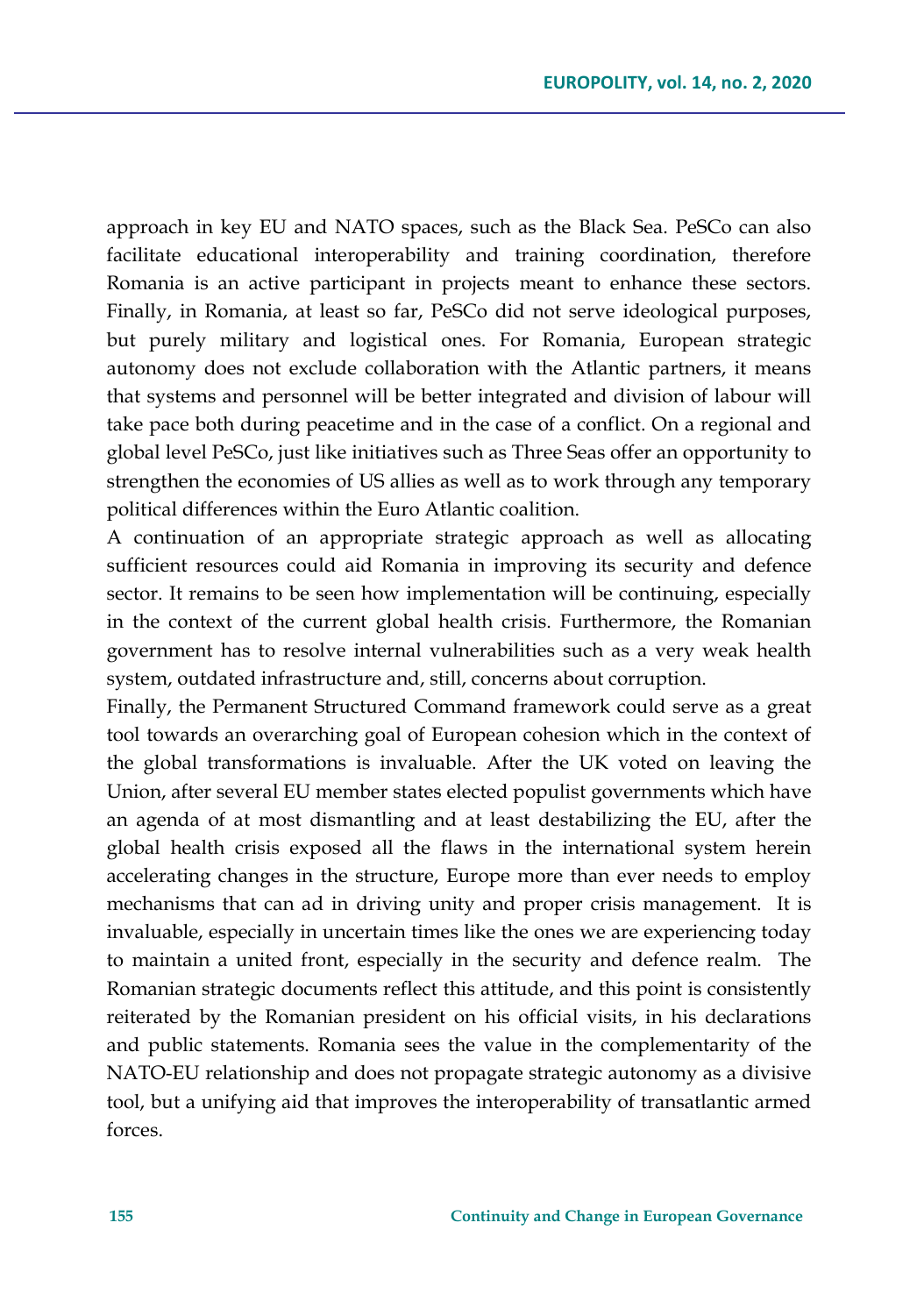This year's Munich Security Conference was themed Westlessness mirroring tensions in the Euro Atlantic relations. Strategic approaches focused on capabilities and resources are quintessential in bridging any differences and in leading to a resolve. If values can be debated and interests can be selfish, security, defence and stability are clear common denominators for both America and Europe. Furthermore, on the security and defence agenda, resources, capabilities, logistics, they all serve their purpose better by being streamlined. The Romanian strategic view, deeply marked by both its history and geographical position, serves as a reasonable example of how synergy can indeed be facilitated and realistically achieved.

### **REFERENCES**

- Albright, Madeleine K. 1998. "Statement to the North Atlantic Council". Brussels, Belgium, December 8. As released by the Office of the Spokesman U.S. Department of State. https://1997- 2001.state.gov/statements/1998/981208.html
- Billon-Galland, Alice, and Martin Quencez. 2017. Report. German Marshall Fund of the United States. Accessed October 15, 2020. http://www.jstor.org/stable/resrep18774.
- Bilanţ MApN. 2020. *Agerpres*. bucharest.2019.https://www.agerpres.ro/politica/2020/02/25/bilantmapn-nicolae-ciuca-prezenta-nato-in-regiunea-marii-negre-este-unimperativ-strategic—454804.
- Buzan, Barry. "New Patterns of Global Security in the Twenty First Century". *International Affairs*. Vol. 67, No. 3 (Jul., 1991): 431-451. Blackwell Publishing on behalf of the Royal Institute of International Affairs.
- Buzan, Barry. 1983. "*People, States and Fear, The National Security Problem in International Relations*". United Kingdom: Wheatsheaf Books LTD.
- Clausewitz, Carl von. 1976. *On War*. Princeton, New Jersey: University Press.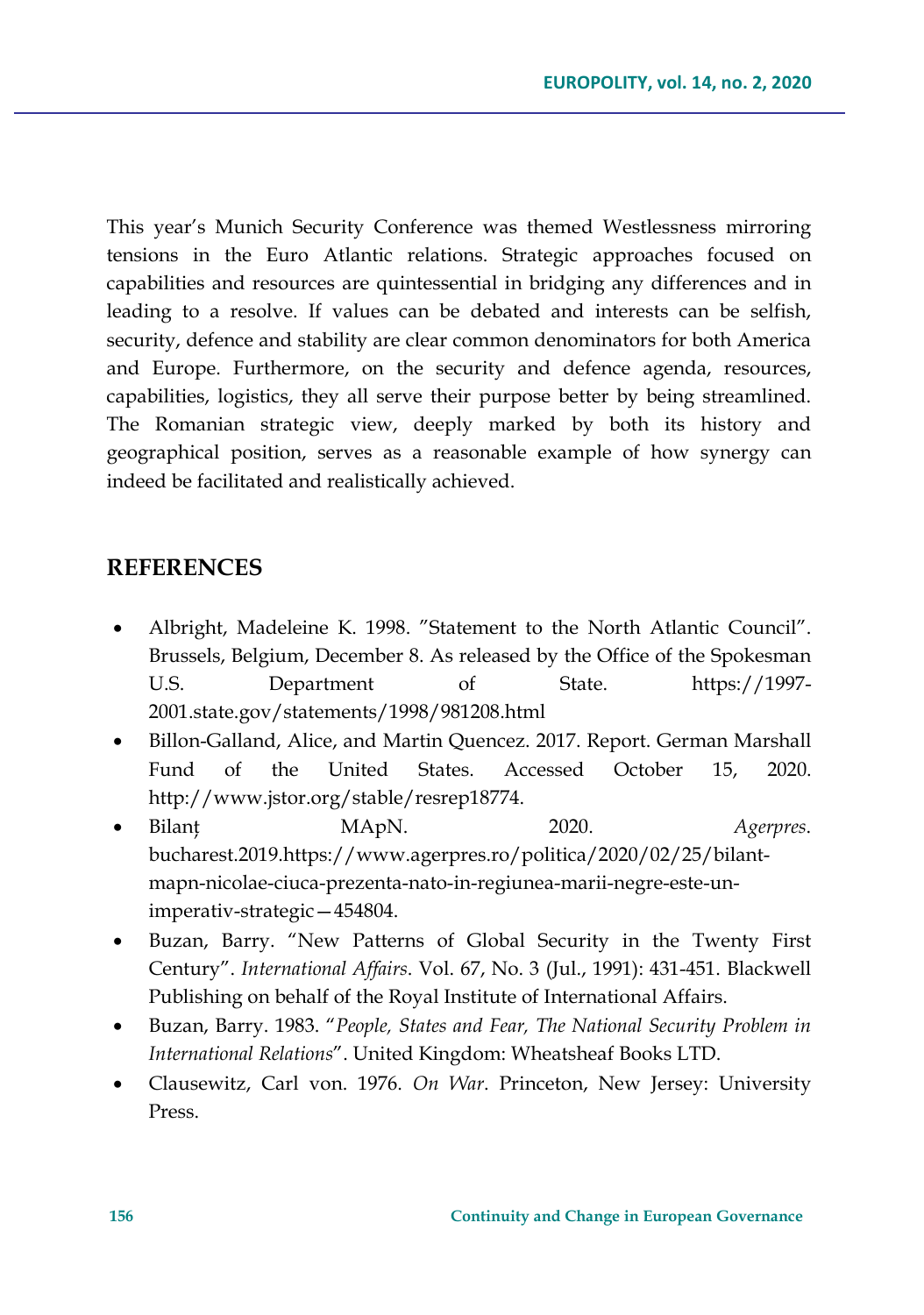- Consiliul Suprem de Apărare a Țării-CSAT. https://csat.presidency.ro
- Deutsche Welle Documentary "*Pipeline Politics: Putin, Europe and the Nord Stream 2: How a gas pipeline between Russia and Germany divides NATO and splits Europe*".
- European Parliament. 2016. "Common Security and Defence Policy (CSDP)". https://www.europarl.europa.eu/ftu/pdf/en/FTU\_5.1.2.pdf.
- Geoană, Mircea, NATO Deputy Secretary General, Speech at the ''*NATO Engages: Innovating the Alliance*'' conference, London. December 3, 2019, https://www.nato.int/cps/en/natohq/opinions\_171551.htm?selectedLoca  $le=fr$
- Keohane, Robert O. 1984. *After Hegemony: Cooperation and Discord in the World Political Economy*. Princeton, NJ: Princeton University Press.
- McLeary, Paul. 2019. "State, DoD Letter Warns European Union to Open Defense Contracts, Or Else". *Reuters*. https://breakingdefense.com/2019/05/state-dod-letter-warns-europeanunion-to-open-defense-contracts-or-else/.
- Mearsheimer John J.2007. "Structural Realism," in Timothy Dunne, Milja Kurki, Steve Smith. *International Relations Theories: Discipline and Diversity*. Oxford University Press.
- Mearsheimer, John J.2001. *The Tragedy of Great Power Politics*. New York: W. W. Norton & Company.
- Ministerul Apărării Naţionale- MApN. 2020. https://www.mapn.ro
- Munich Security Report 2020. "Westlessness". https://securityconference.org/publikationen/munich-security-report-2020/.
- NATO Force Integration Unit. 2020. http://www.nfiu.ro
- Permanent Structured Cooperation (PESCO). 2020. https://pesco.europa.eu
- President Klaus Iohannis. 2019. "Address by the President of Romania, Mr. Klaus Iohannis, at the Munich Security Conference". *Presidency*. https://www.presidency.ro/ro/presa/securitate-nationala-siaparare/alocutiunea-presedintelui-romaniei-domnul-klaus-iohannis-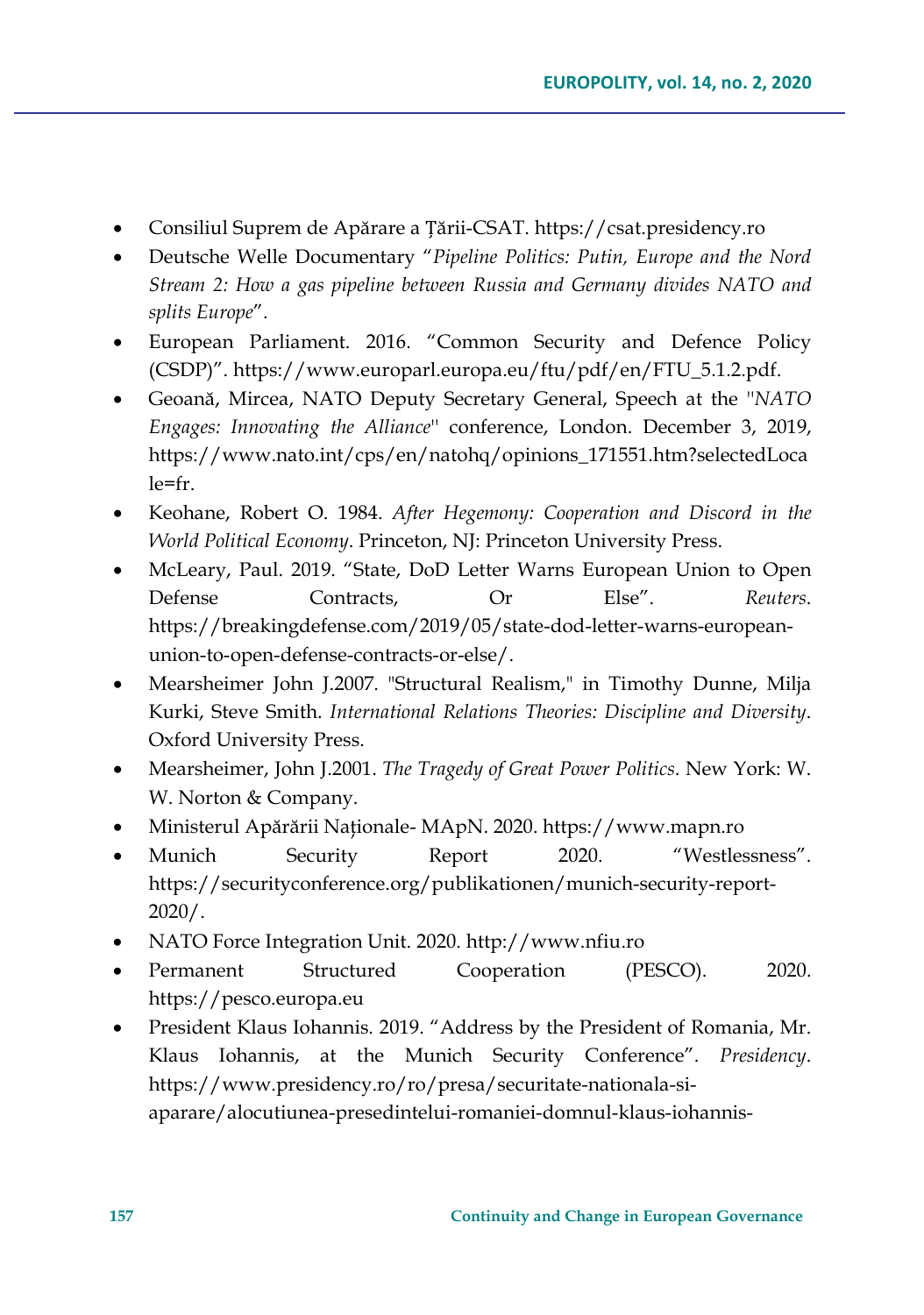sustinuta-cu-prilejul-participarii-la-cea-de-a-55-a-conferinta-pentrusecuritate-de-la-munchen

- Presidency of Romania. 2020. "Strategia Naţională de Apărare a Ţării pentru perioada 2020-2024, Impreuna, pentru o Romanie sigura şi prosperaintr-o lume marcata de noi provocari". *Pesidency*. https://www.presidency.ro/files/userfiles/Documente/Strategia\_Nationa la\_de\_Aparare\_a\_Tarii\_2020\_2024.pdf.
- Presidency of Romania. "*Strategia Naţională de Apărare a Ţării pentru 2015 ‐ 2019".* 2015. *Presidency.*  https://www.presidency.ro/files/userfiles/Strategia\_Nationala\_de\_Apara re\_a\_Tarii\_1.pdf.
- Republic of Turkey Ministry of Foreign Affairs. "Turkey- NATO Together for Peace and Security Since 60 Years". http://www.mfa.gov.tr/turkeynato-together-for-peace-and-security-since60-years.en.mfa
- Romanian National Defense Ministry. 2016. "Cartea Alba a Apararii". *MApN*. https://www.mapn.ro/legislatie/documente/carta\_alba.pdf
- Smith, Adam. 2007. *An Inquiry into the Nature and Causes of the Wealth of Nations*. MetaLibri.
- Thomson Reuter Staff. 2018. "Dutch PM Rutte: NATO remains cornerstone of European defense". *Reuters*. https://www.reuters.com/article/usnetherlands-nato/dutch- pm-rutte-nato-remains-cornerstone-of-europeandefense-idUSKCN1NL1RH.
- Thucydides. 2009. *The Peloponnesian War*. Oxford World's Classics. Oxford: Oxford University Press.
- US Department of State. 2020. "*The West Is Winning, Speech by Michael R. Pompeo*, Secretary of State, *Munich, Germany, Munich Security Conference, February 15, 2020"*. https://translations.state.gov/2020/02/15/the-west-iswinning/.
- US Embassy, Romania. 2020. "United States Ballistic Missile Defense Site at Deveselu Air Base in Romania". https://ro.usembassy.gov/ourrelationship/implementing-missile-defense-europe/united-states-ballisticmissile-defense-site-at-deveselu-air-base-in-romania/.